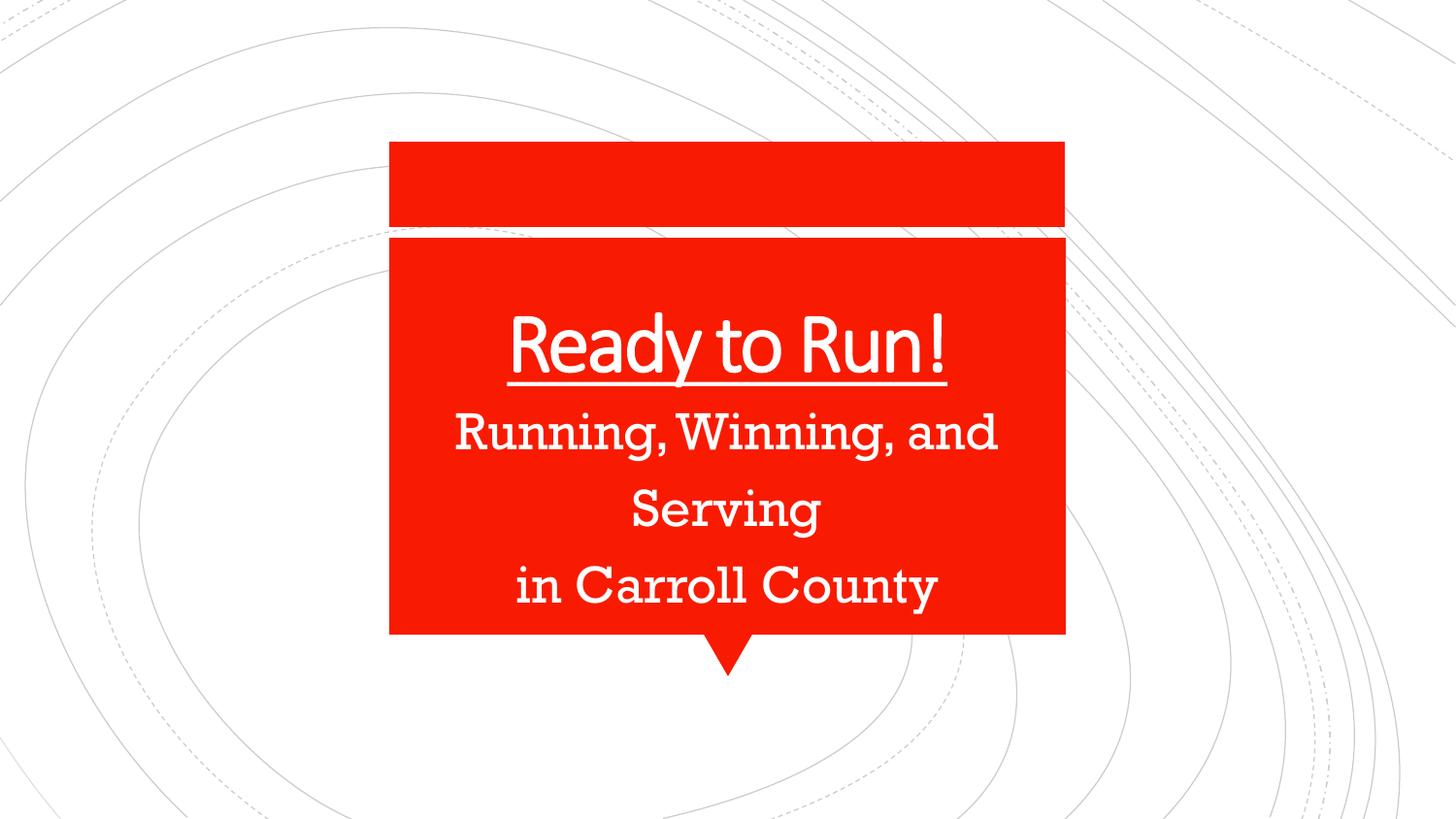### About the Presenter

- Obama for America '08
- **Independent political consultant** 
	- More than two dozen campaigns but who's counting?
- **EX Nonprofit digital media director**
- **EX Nonprofit fundraising officer**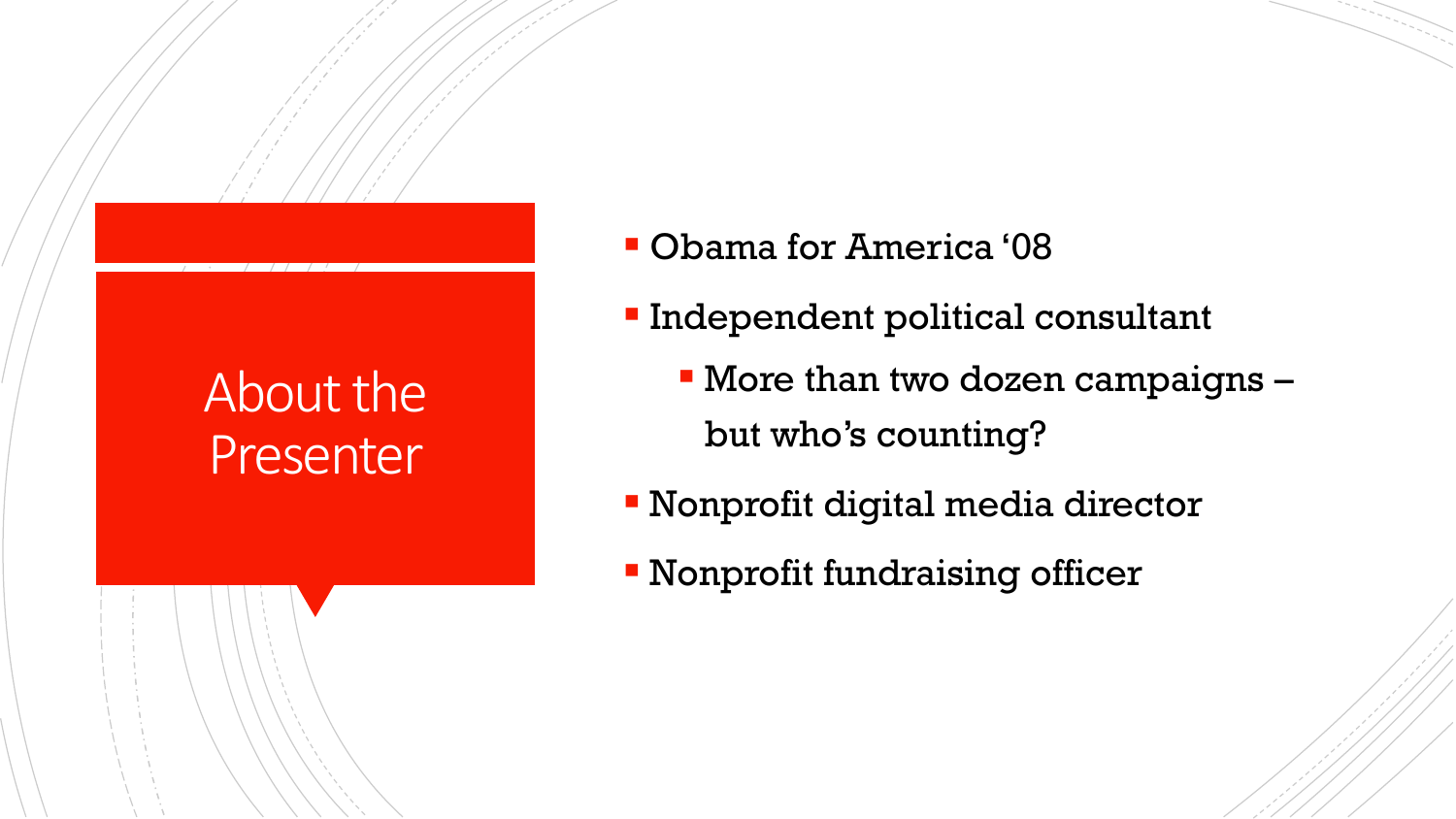#### Our goals today

- **Discuss all the partisan offices**
- Cover what it takes to run
- **Answer questions about the offices and** deciding to run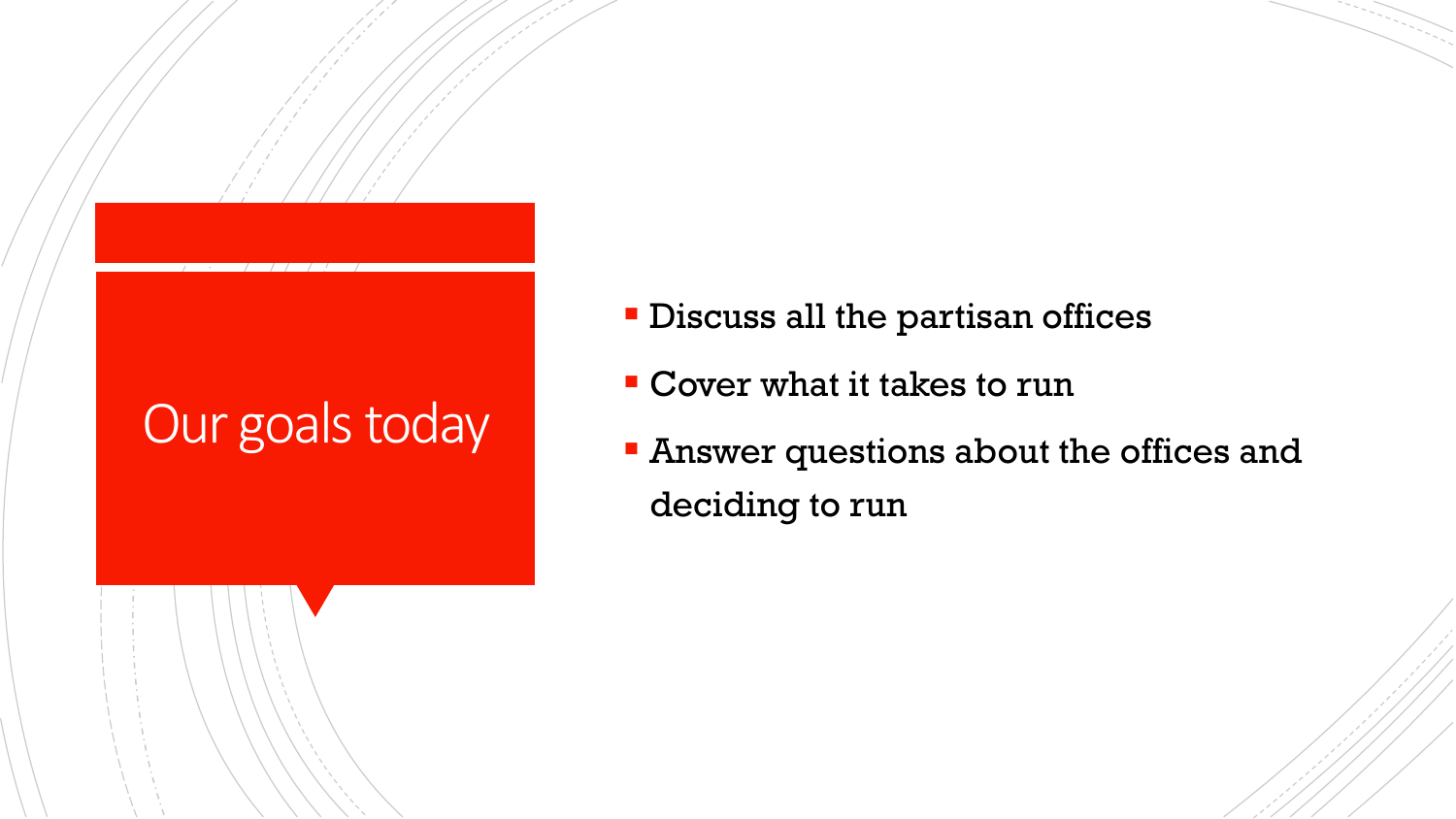#### The Lay of the Land

- **Democrats are resilient in Carroll County** at the county level
- State legislature is more bleak no legislative seats held by Dems
- Our goal today is to lay the groundwork to add more Democrats!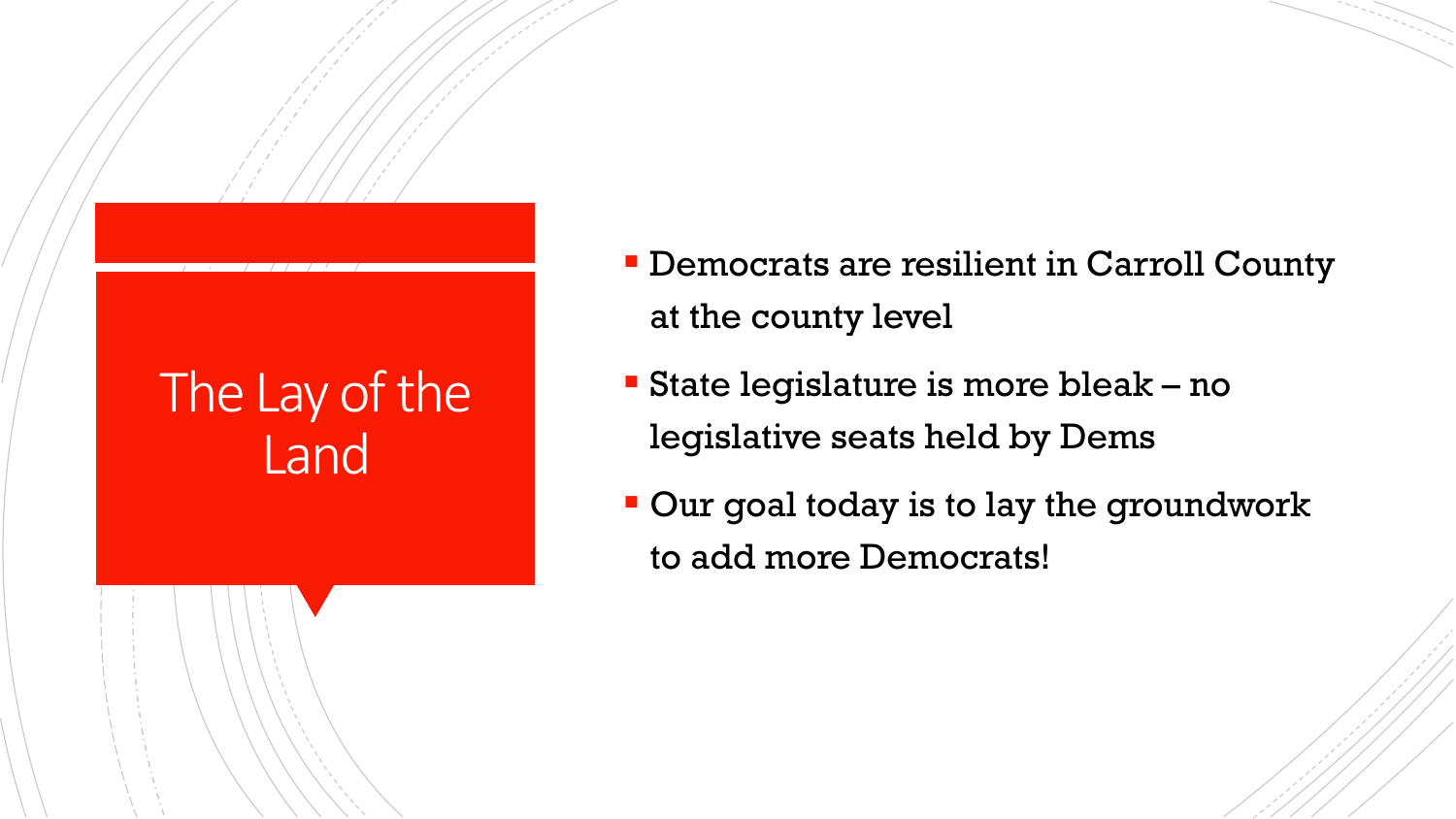#### Down-Ballot **Offices**

- **Examples of non-partisan offices** 
	- Water districts
	- School boards
	- **City councils**
	- **EXA** Mayors and other city officials
	- Judicial races (judges, justices, prosecutors)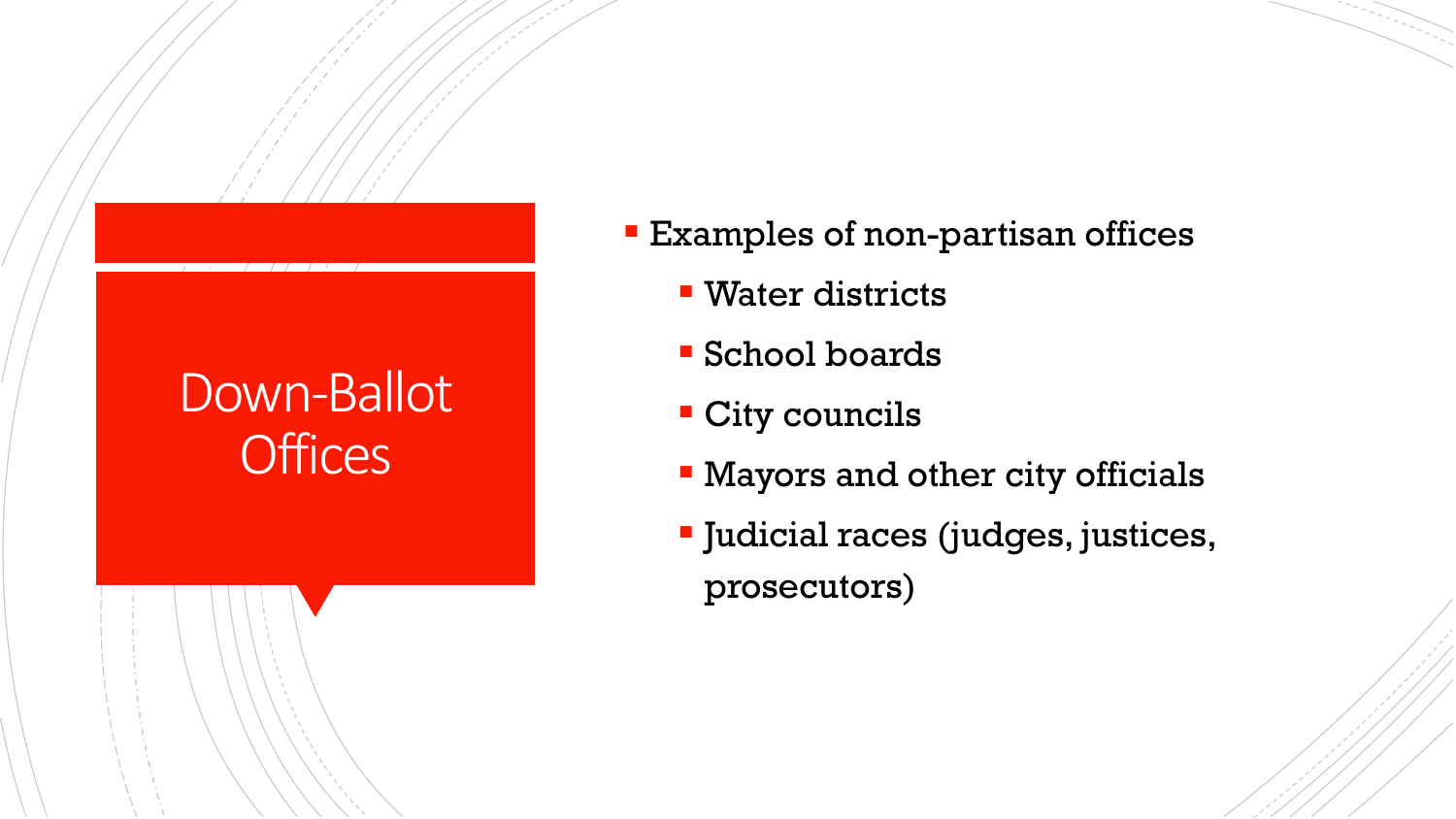### **Other** opportunities to serve

- **Community groups**
- **Church and service organizations**
- **City and county volunteer boards**
- Nonprofit groups
- **Any opportunity to network and build** leadership skills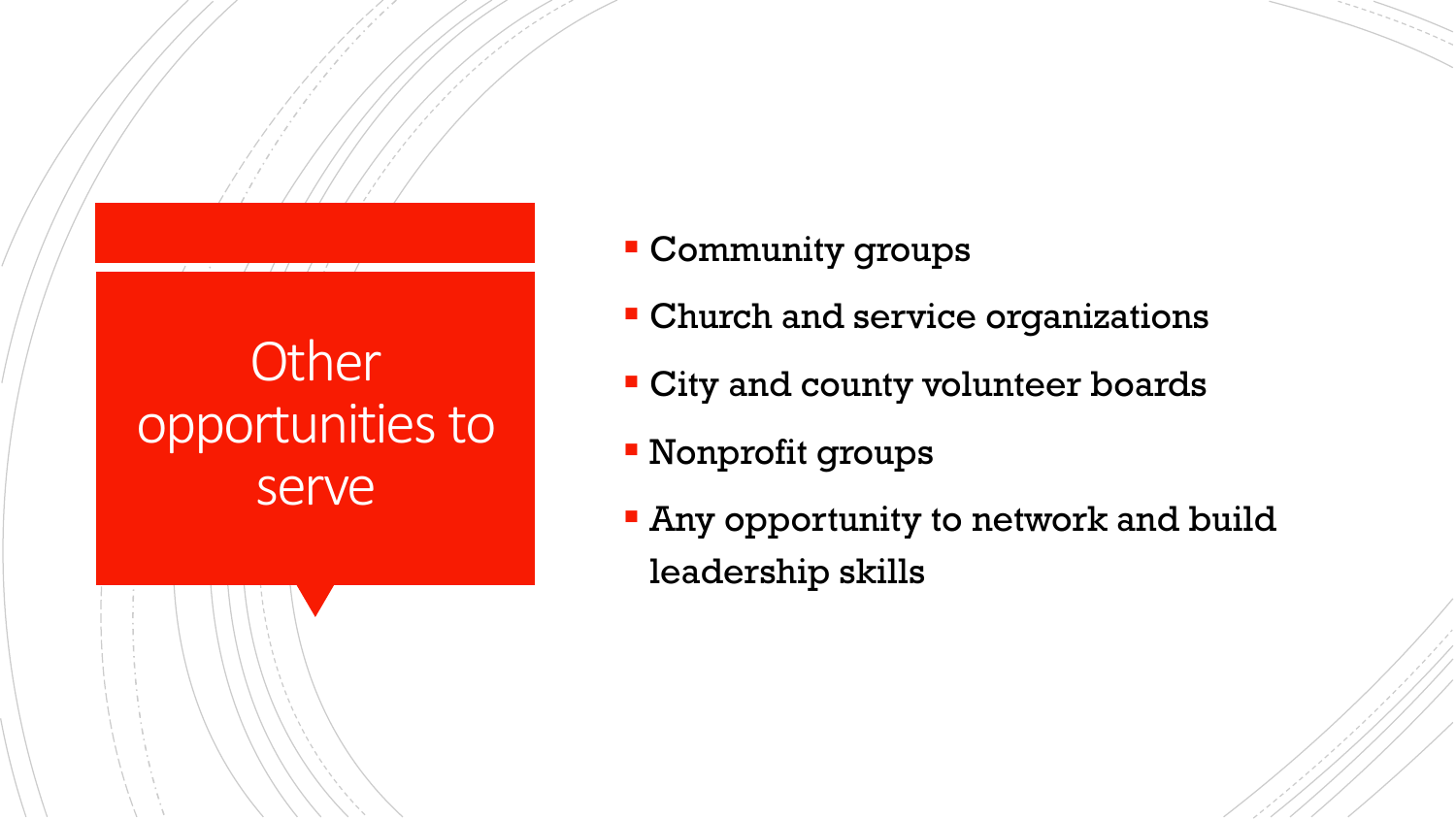# Partisan Elected Offices

A Primer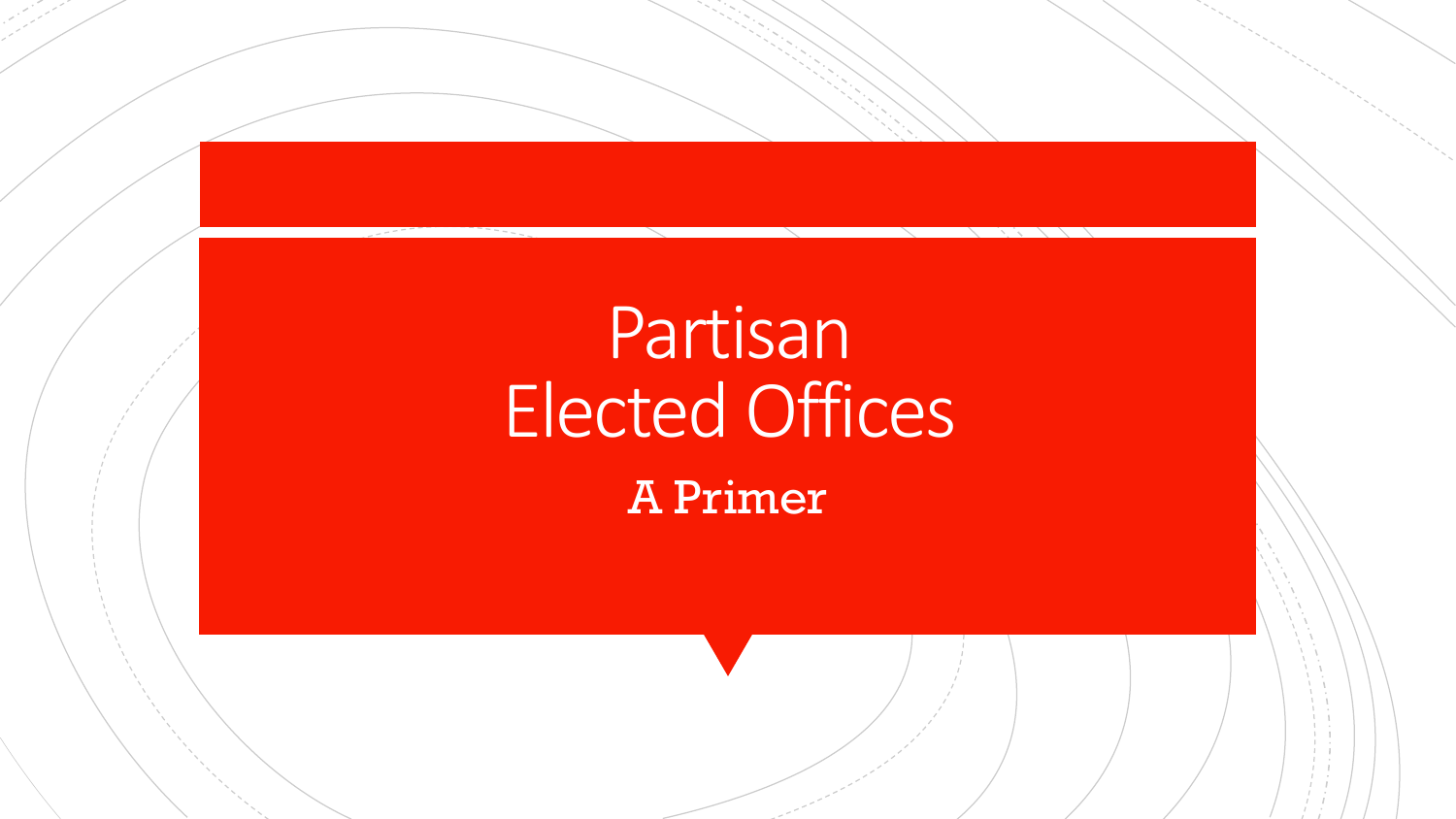# Roadmap for this portion

- **The most common question we** have gotten is "What can people run for?"
- **EXPED 1.5 THERE** are more than 40 offices in Carroll County to run for in 2018
- Let's answer the questions:
	- What are they?
	- ▪What do they do?
	- ▪Can I run for them?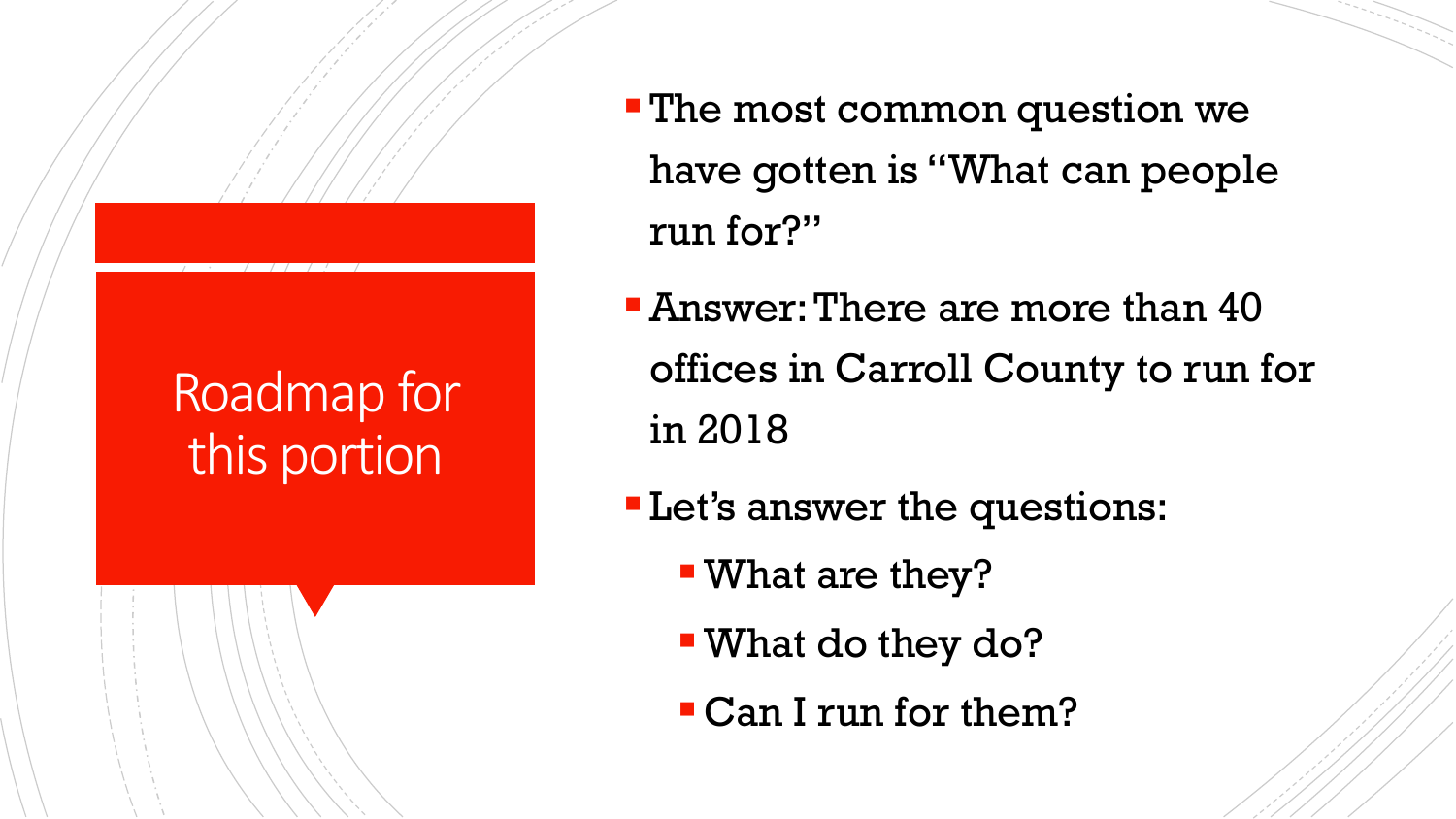#### Levels of partisan government

- When we think about partisan offices in Carroll County, we have five levels to think about:
- 1.County District Offices
- 2.Countywide Offices
- 3.State Legislative Districts
- 4.Statewide Offices
- 5.Federal Offices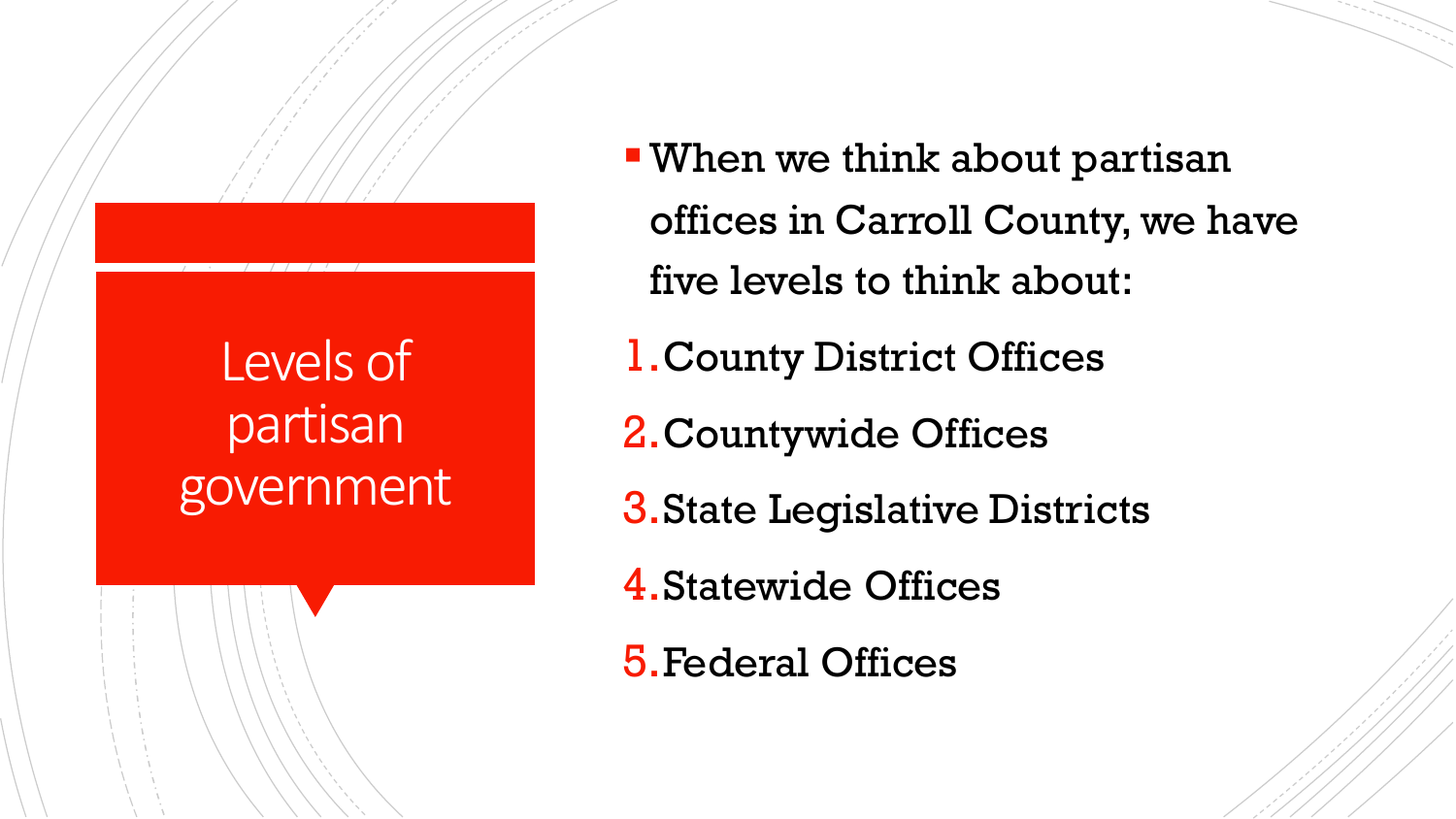#### County district **offices**

- **-These are county officials who** are elected to represent a specific district
- ▪Two levels of county offices are the most direct form of

government:

- ▪Constable
- ▪Justice of the Peace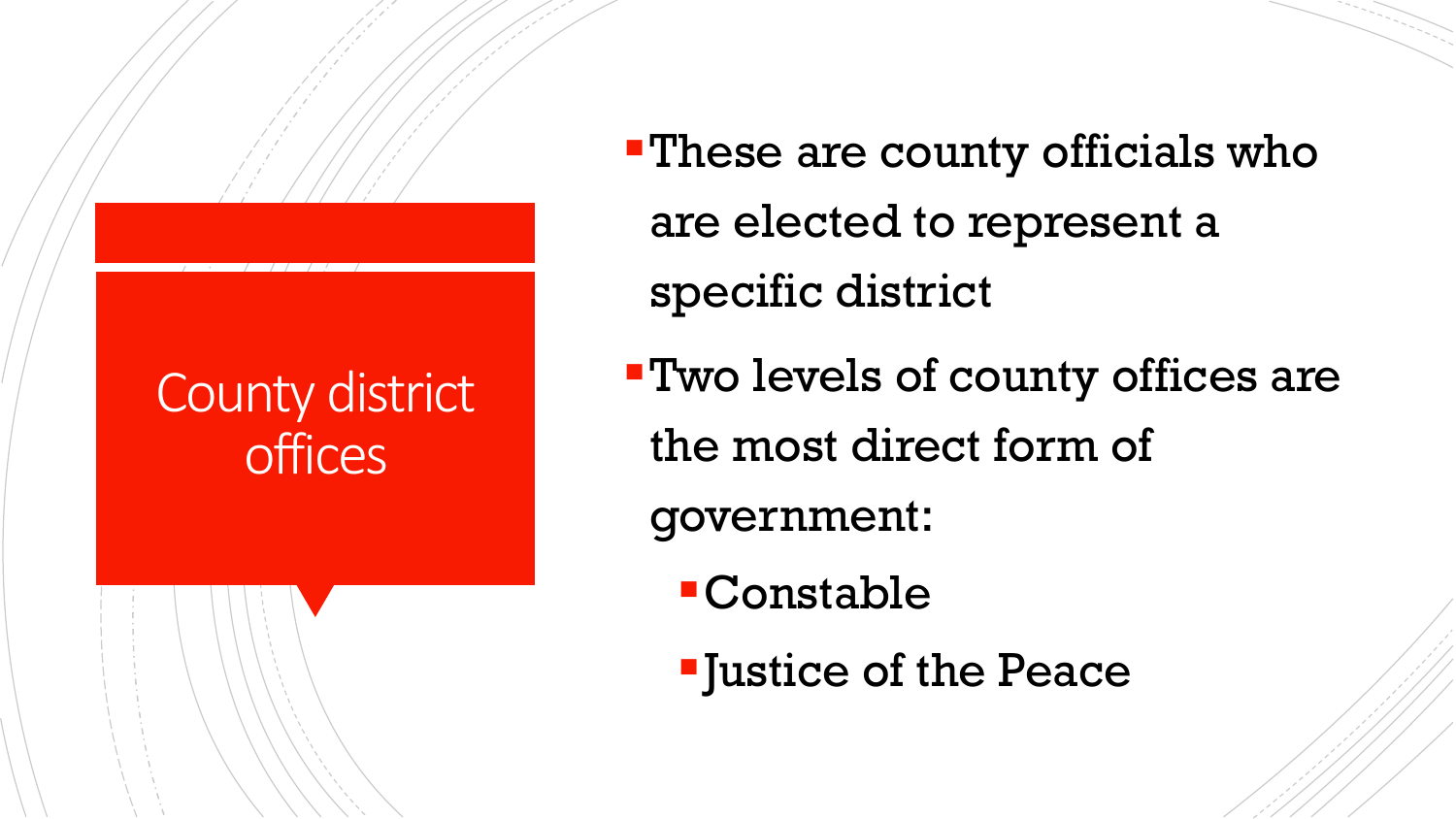An important note on county government in Arkansas

- **EXTEND Arkansas county government uses** archaic phraseology for our elected officials
- **We call our county executive "county"** judge" though they retain no judicial duties
- **We call our county legislature a "quorum** court" though they don't hold trials
- We call our county legislators "justices of the peace" though they do not have peacekeeping duties
- We still elect constables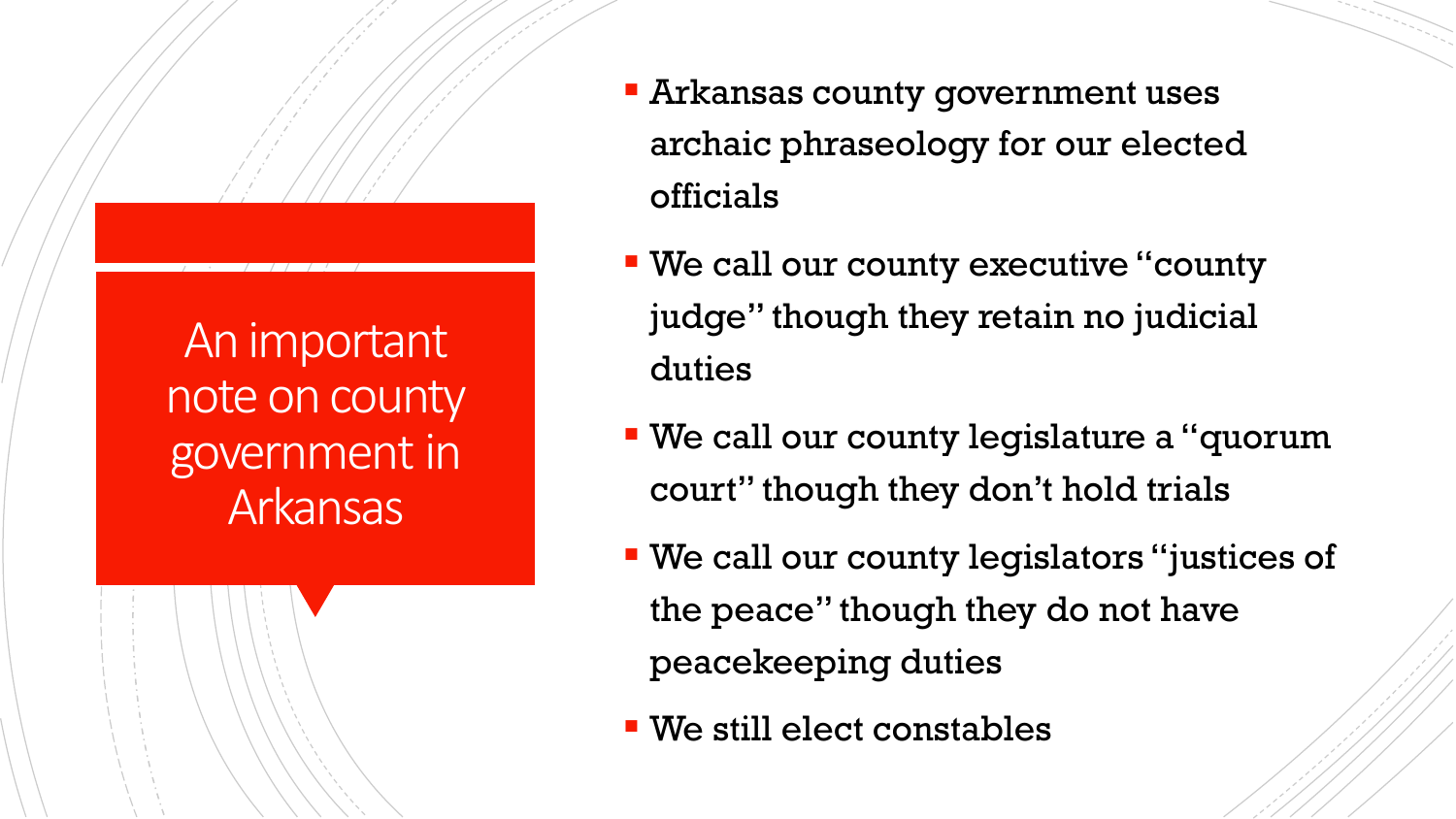# **CONSTABLE**

- **There are fifteen constables in Carroll** County, elected by township
- Constables are rather archaic elected law enforcement positions that predate the ability of sheriff's offices to police their entire counties
- **Must pay for all equipment, badges,** training themselves
- **Can be licensed to carry firearm and** enforce law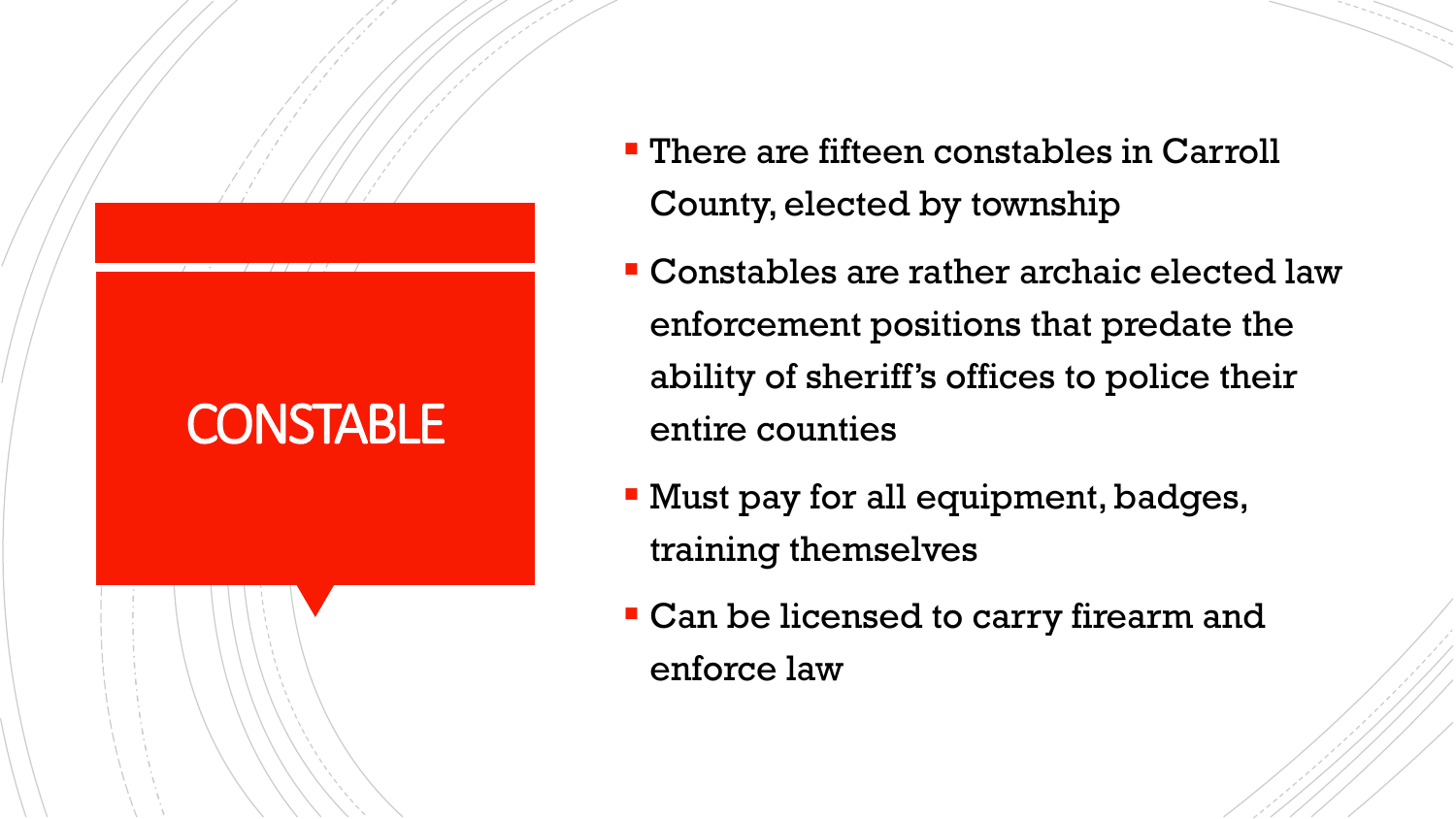#### JUSTICE OF THE PEACE

- Justices of the Peace, or JPs are the legislative branch of the county government
- 11 JP districts in Carroll County
- JP districts are comprised of precincts that are also in House and Senate districts and contribute to countywide elections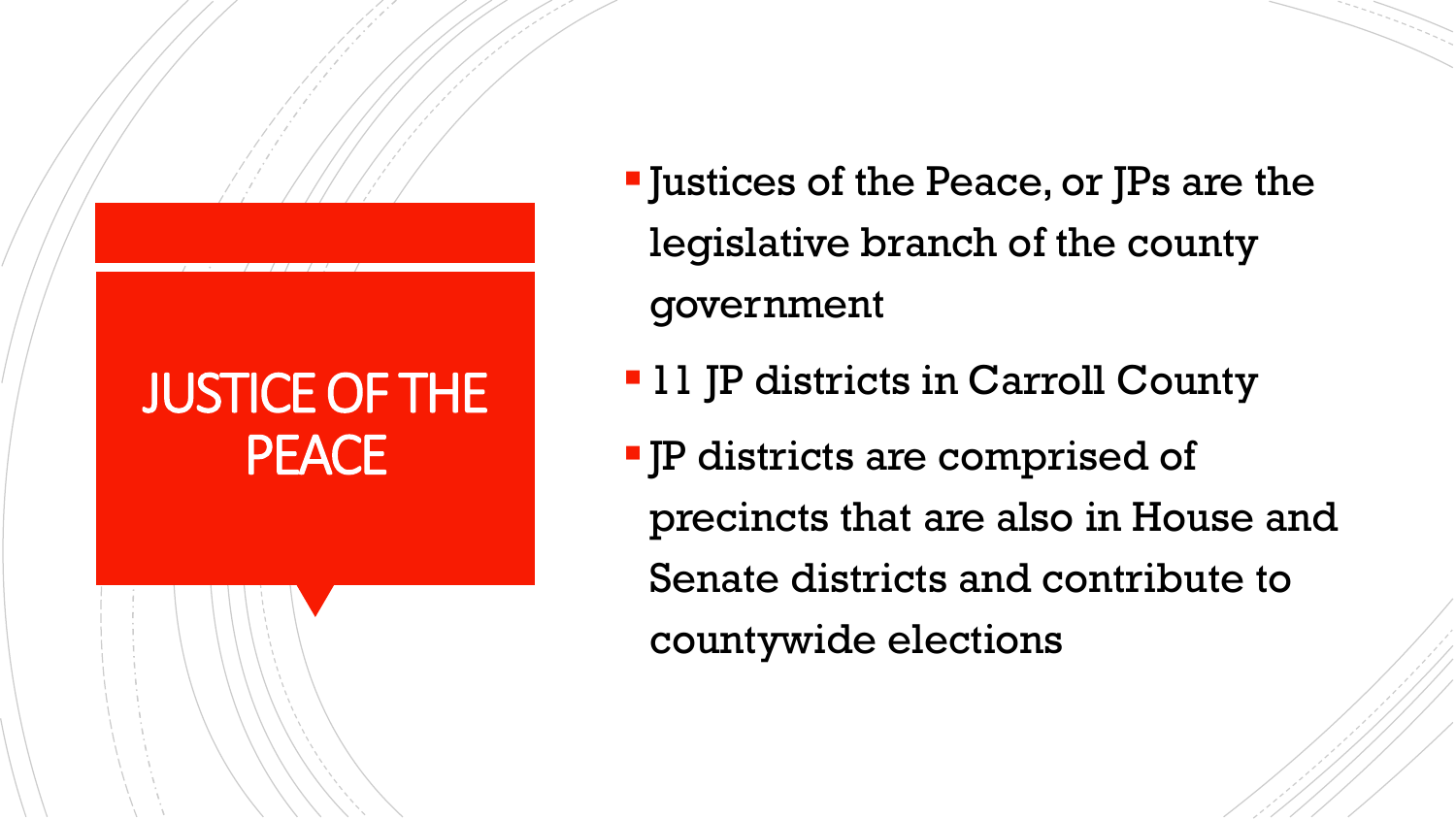#### Holding office as a JP

- **Two-year terms for part-time position**
- **Executive** Responsible for passing county ordinances, levying taxes, and maintaining county services like the jails, roads, and other infrastructure.
- **EXTERGE 12-3 meetings per month** (based on Washington County)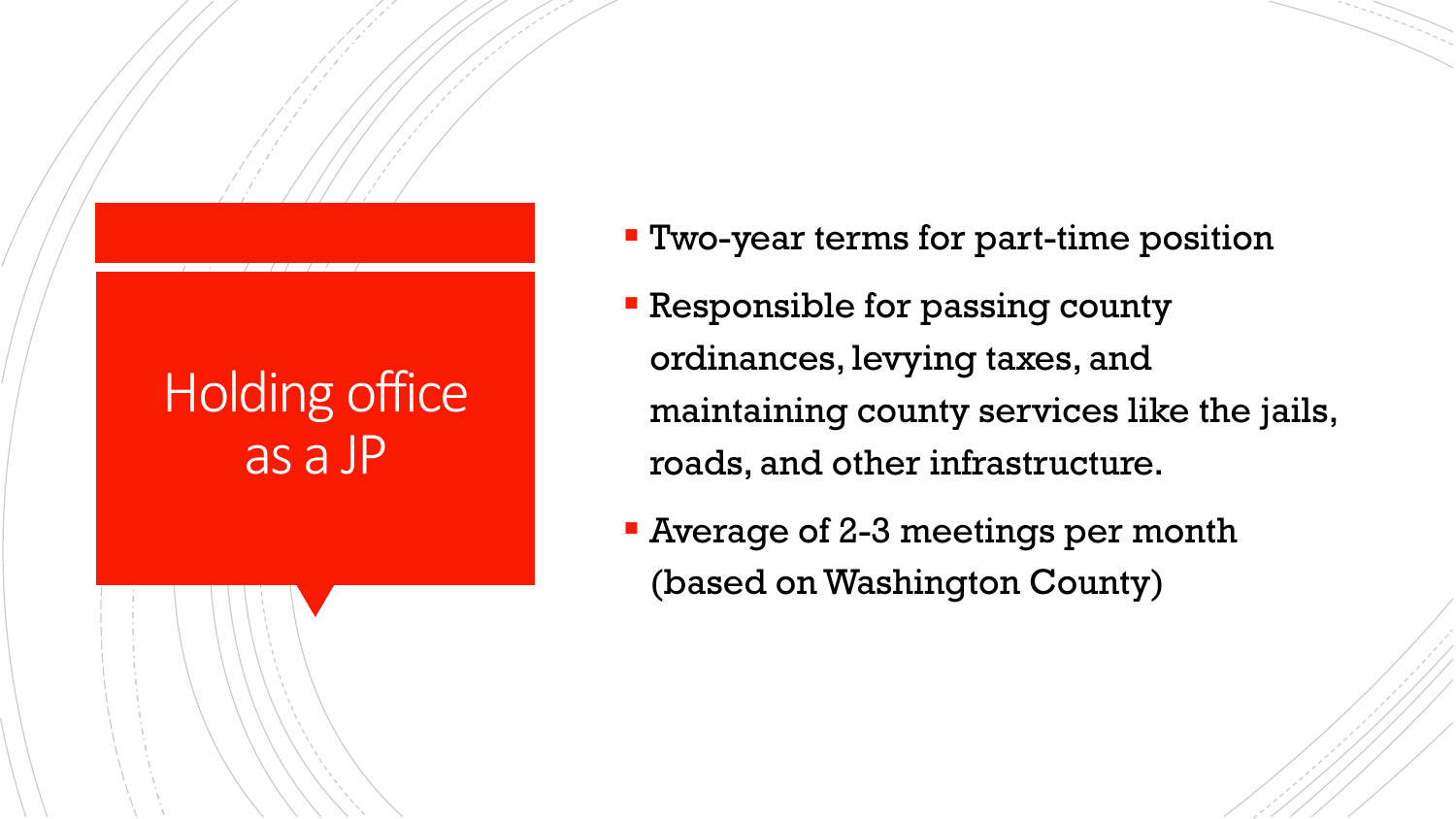| Dist.                   | Name                         | <b>Voting Precinct</b>                                  |
|-------------------------|------------------------------|---------------------------------------------------------|
| 1                       | <b>Jack Deaton</b>           | <b>Holiday Island</b>                                   |
| $\overline{2}$          | <b>Charles (Chuck) Olson</b> | Beaver, Packard Springs, Johnson Springs<br>(partial)   |
| $\overline{3}$          | <b>Lamont Richie</b>         | Eureka Springs Ward 1,2,3, Johnson Springs<br>(partial) |
| $\overline{\mathbf{4}}$ | <b>Marty Johnson</b>         | Polo, Kings River, Winona                               |
| 5                       | <b>Matt Phillips</b>         | <b>Berryville Ward 1</b>                                |
| 6                       | <b>Craig Hicks</b>           | <b>Berryville Ward 2</b>                                |
| 7                       | <b>Noreen Watson</b>         | NW/SW Prairie, NE/SE Prairie, Cabanal                   |
| 8                       | Don McNeely                  | <b>Green Forest Ward 1, NE/NW Hickory</b>               |
| 9                       | <b>Roger Hall</b>            | <b>Green Forest Ward 2, SE/SW Hickory</b>               |
| 10                      | <b>Larry Swofford</b>        | North & South Yocum, Long Creek, Coin                   |
| 11                      | John Howerton                | Liberty, Carrollton, Omega, Osage, Piney, Dry<br>Fork   |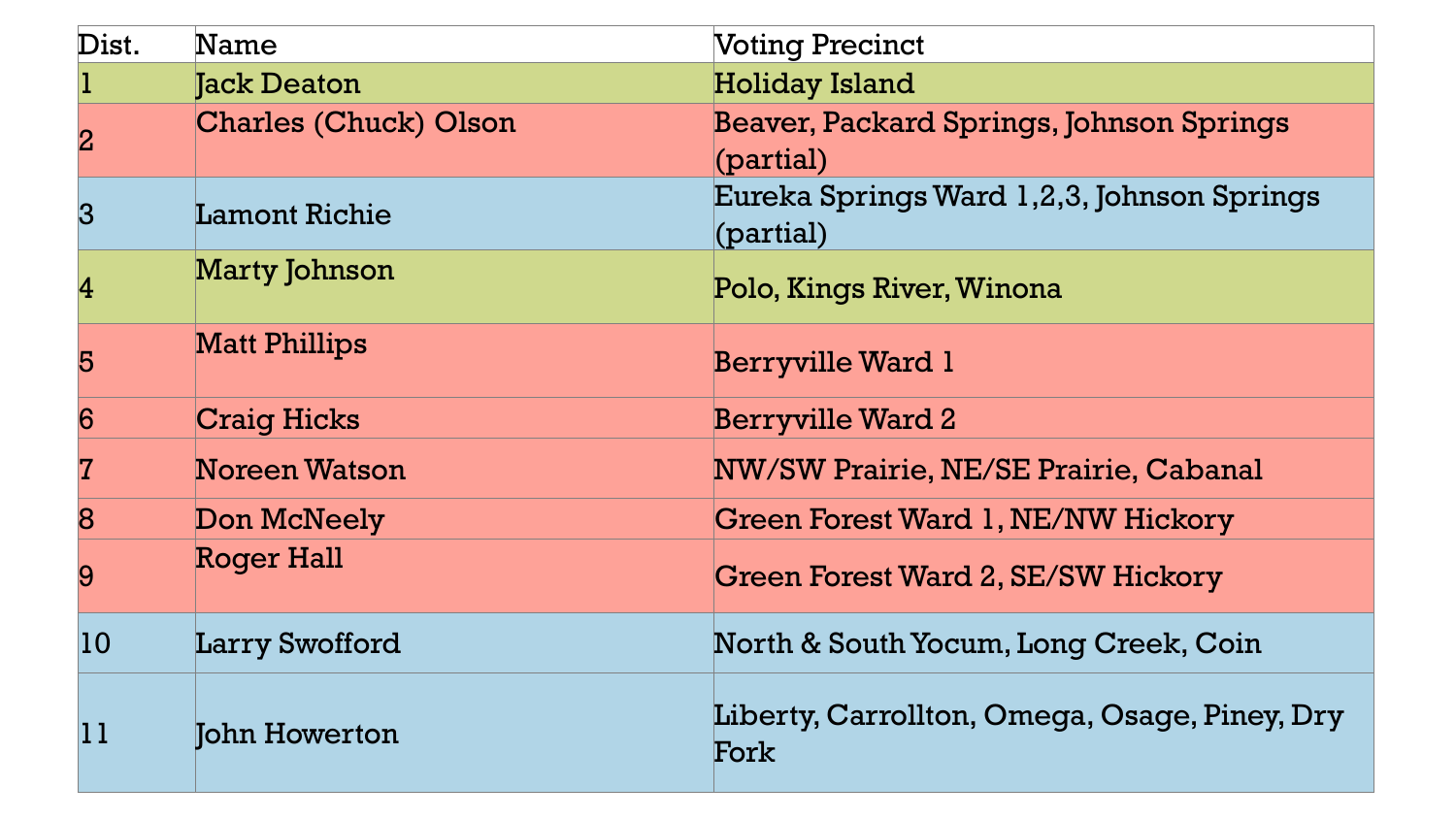#### **Countywide offices**

- **Eight elected officials who fulfill duties for the entire** county.
- These positions are full-time and the compensation is appropriate for these professional, administrative responsibilities.
- **EX Countywide elected officials responsible for the** administrative functions of the county-level judicial courts
- Assessment, collection, and administration of public taxes
- Management of county business and election registration and conduction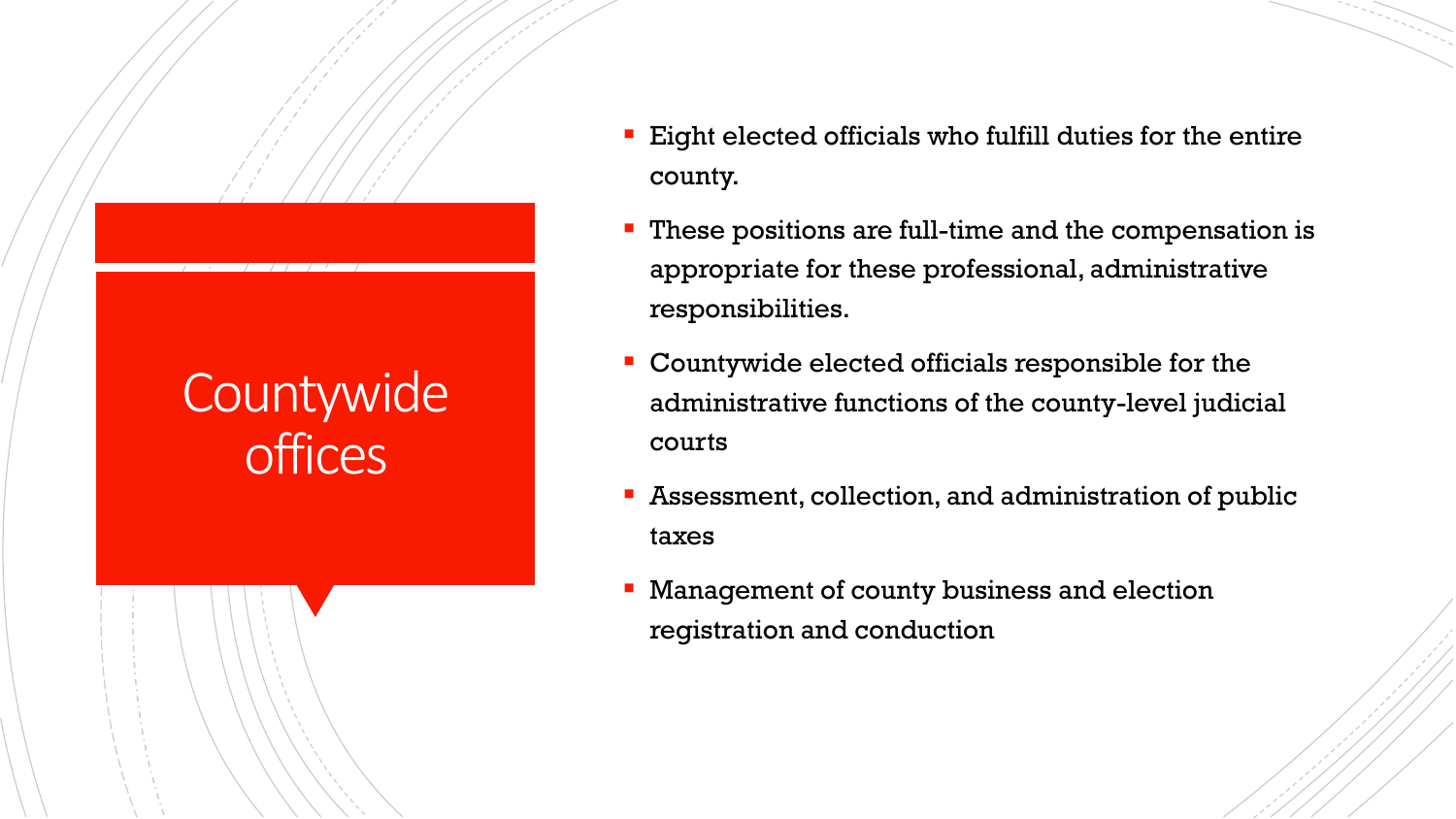# COUNTY JUDGE

- **The county judge is the chief executive** officer of county government.
- **EXEC** Authorize and approve disbursement of all appropriated county funds
- **Operating the system of county roads**
- **EX Administering ordinances enacted by the** quorum court
- **Maintaining custody of county property**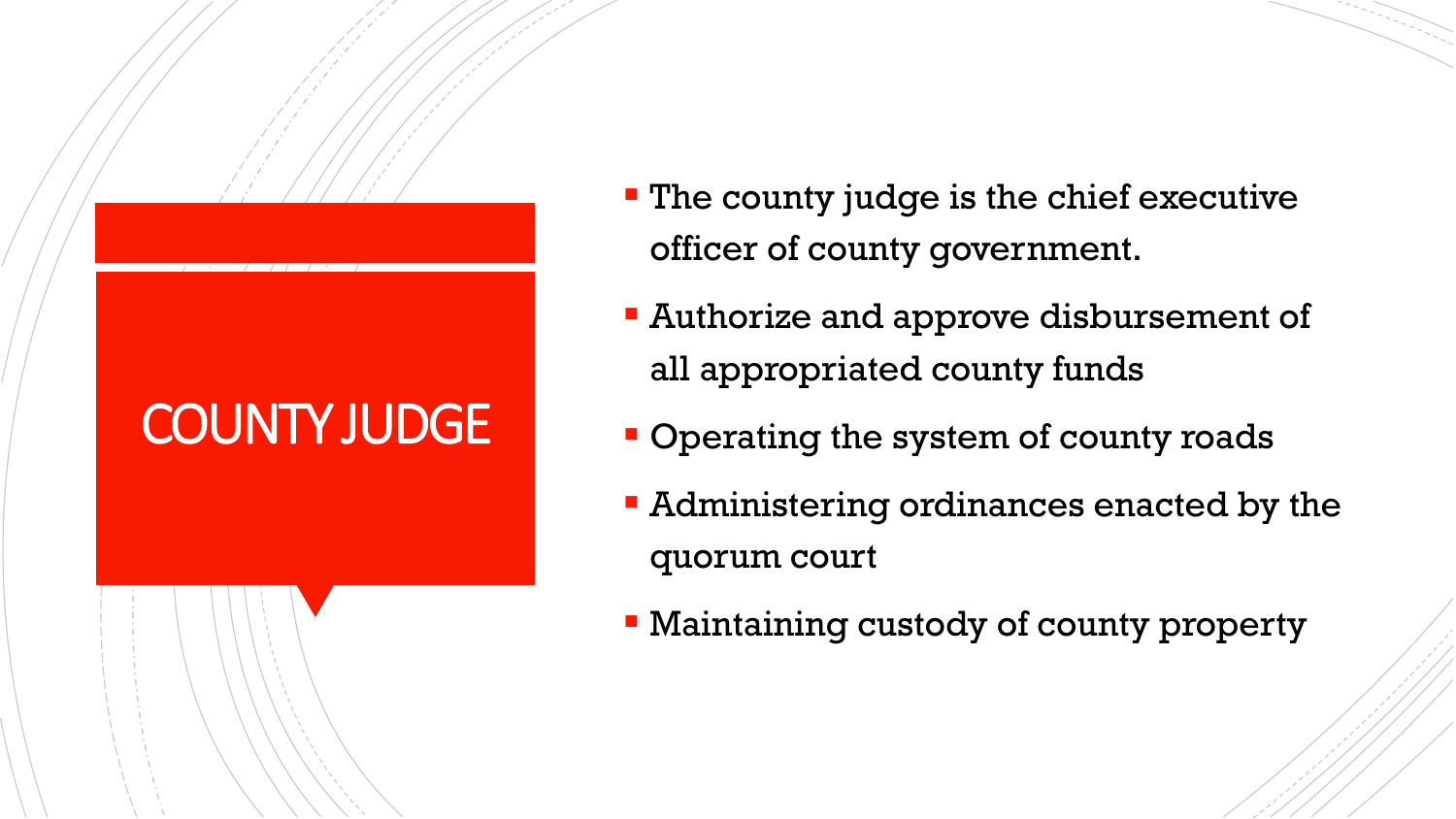#### COUNTY JUDGE **CONTINUED**

- **Managing grants from federal, state,** public, and private sources
- **Hiring county employees except** those employed by other elected officials of the county
- **Presiding over the quorum court** without a vote, but with the power of veto.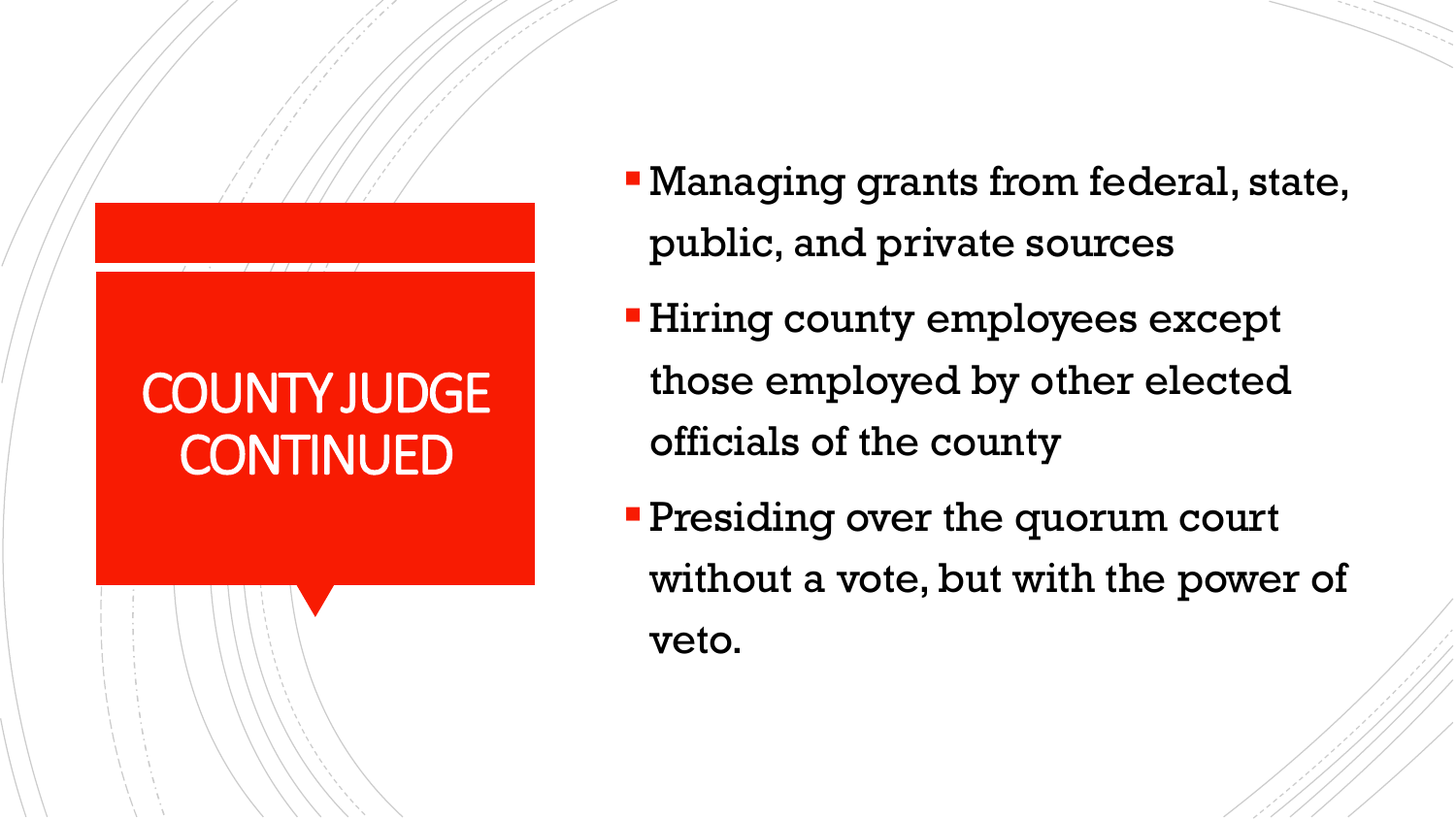#### **COUNTY SHERIFF**

- **The official duties of the office of county** sheriff in Arkansas are divided into three major areas:
	- The sheriff is the chief enforcement officer of the courts
	- **Conservator of the peace in the** county,
	- **EX Custody of the county jail**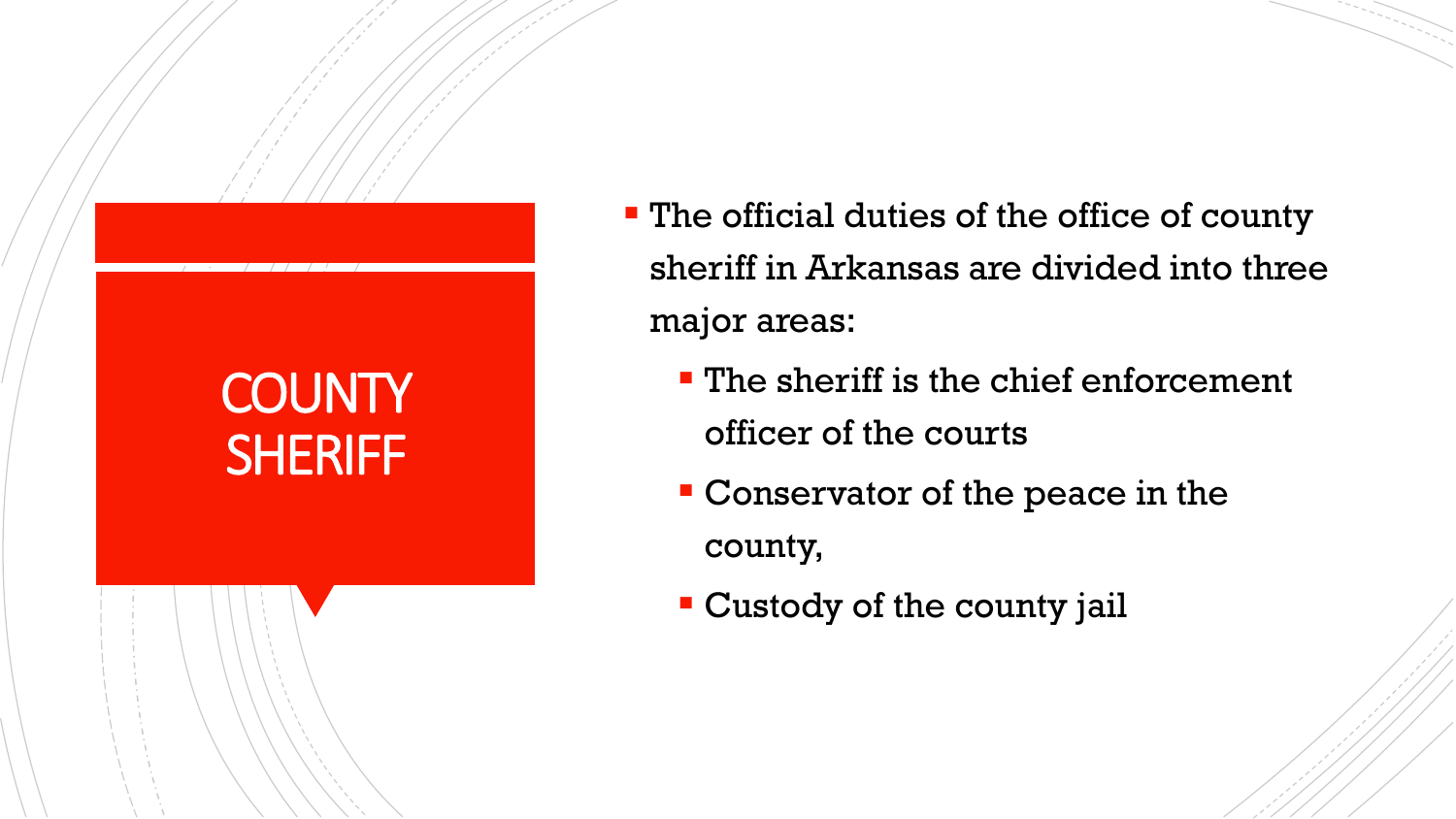# COUNTY CLERK

- **The county clerk is the official** bookkeeper of the county government.
- Responsibilities of the office include:
	- **Example 1 maintaining the county's voter** registration, as well as conducting absentee and early voting at the courthouse
	- **Example 1** issuing marriage licenses, DBA certificates, and ministers' certificates of record, as well as nurses and physicians credentials and all fictitious business names
	- **The clerk serves as the clerk for the** county court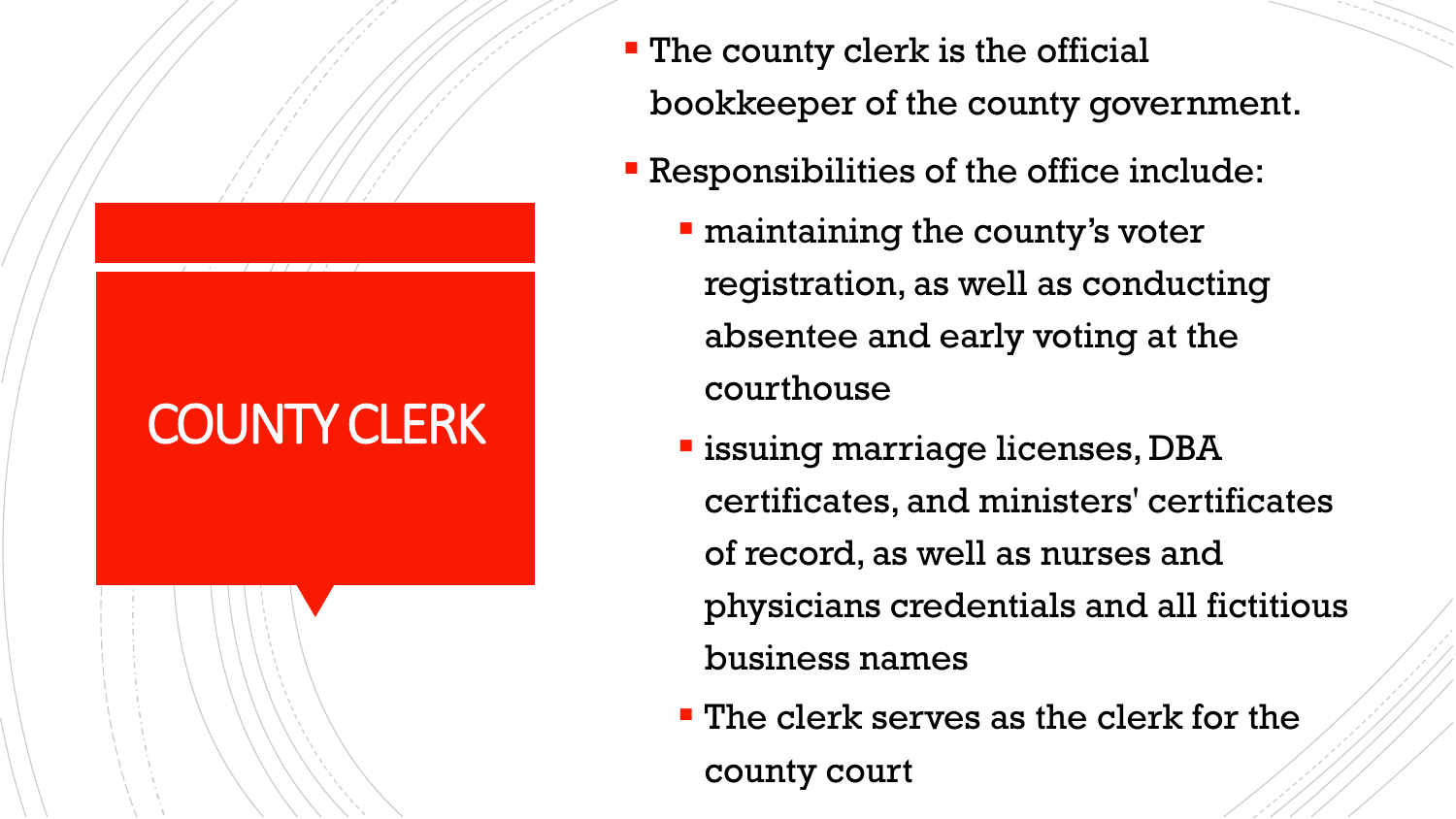## **COUNTY CIRCUIT CLERK**

- **The primary duties of the circuit clerk revolve** around filing, docketing, attending court, issuing of notices, records management for civil, domestic relations, criminal, and juvenile cases. The office maintains those records and all appeals.
- **Recording all deeds, mortgages, and** conveyances of lands
- **Recording of powers of attorney, liens on real** property, soldiers' discharges, leases, real estate fixture filing statements, performance bonds and public official bonds.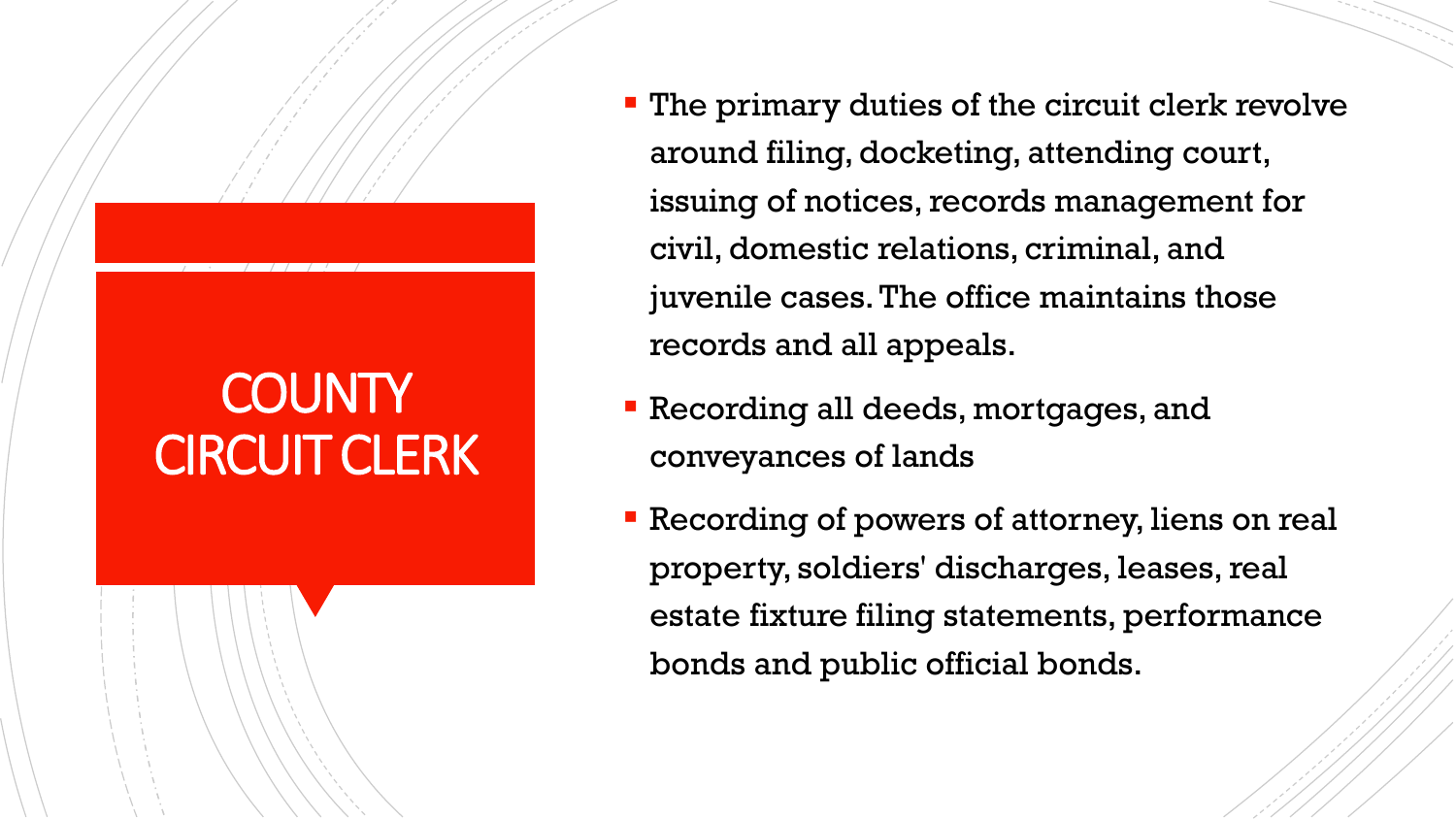# **COUNTY** TREASURER

- **The county treasurer is the disbursement officer** of the county. Duties include:
	- **Teceiving revenue from local, state, and** federal agencies
	- **Example 1** distributing money to Carroll County taxing entities
	- accurately accounting for all receipts and disbursements
	- **preparing and signing checks for employees** and creditors of the county
	- **projecting revenue for upcoming year during** annual budget process
	- **presenting monthly financial reports to the** quorum court on the county's fiscal condition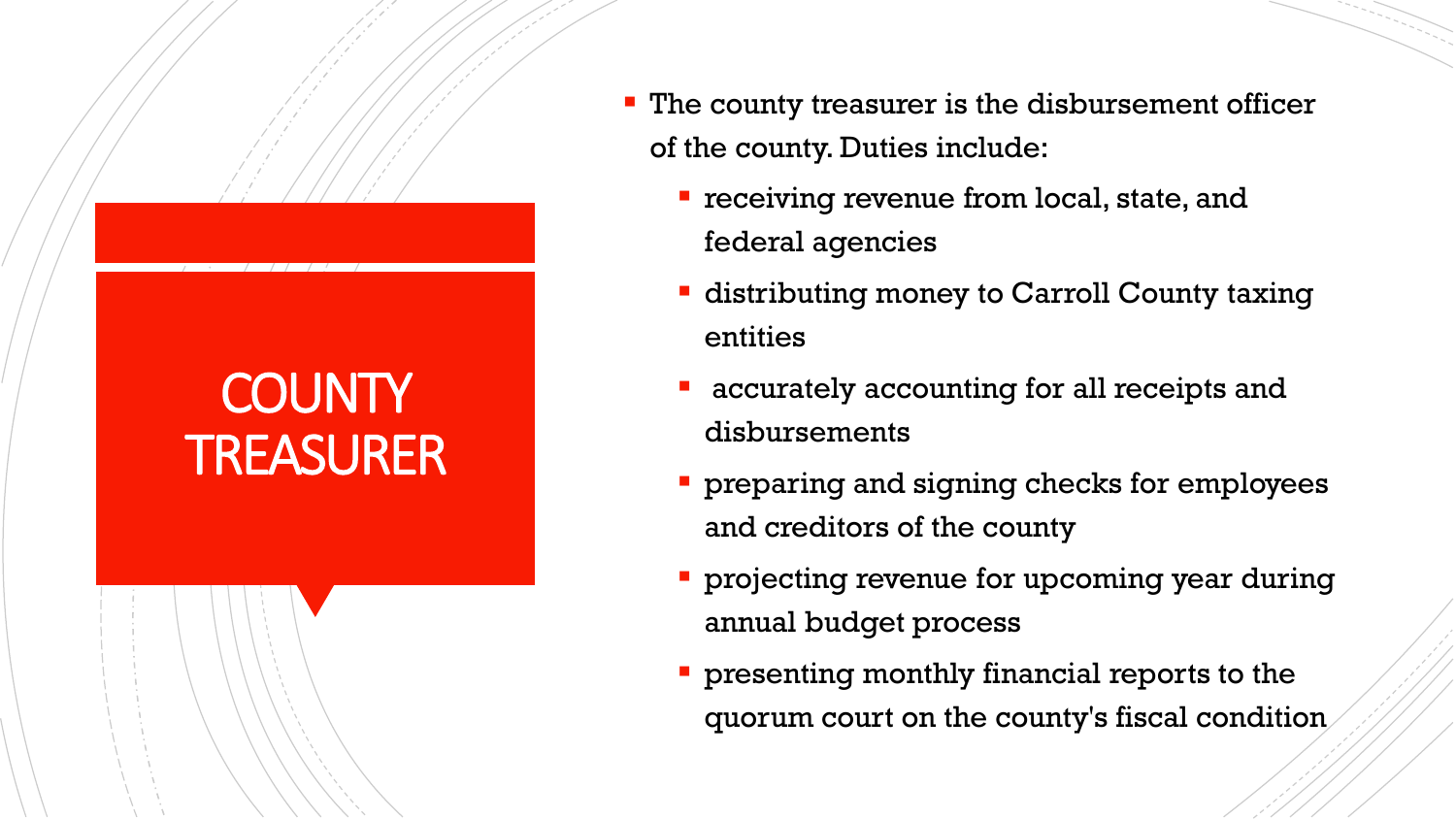## **COUNTY** ASSESESOR

- **The assessor is responsible for valuing all the** property in Carroll County.
- **These values are part of the funding formula** that generates revenue to support our public schools, roads, emergency services and other government departments.
- **The assessor assesses property values,** including real property and personal property; maintains property records for the county; and performs various administrative duties related to property valuation.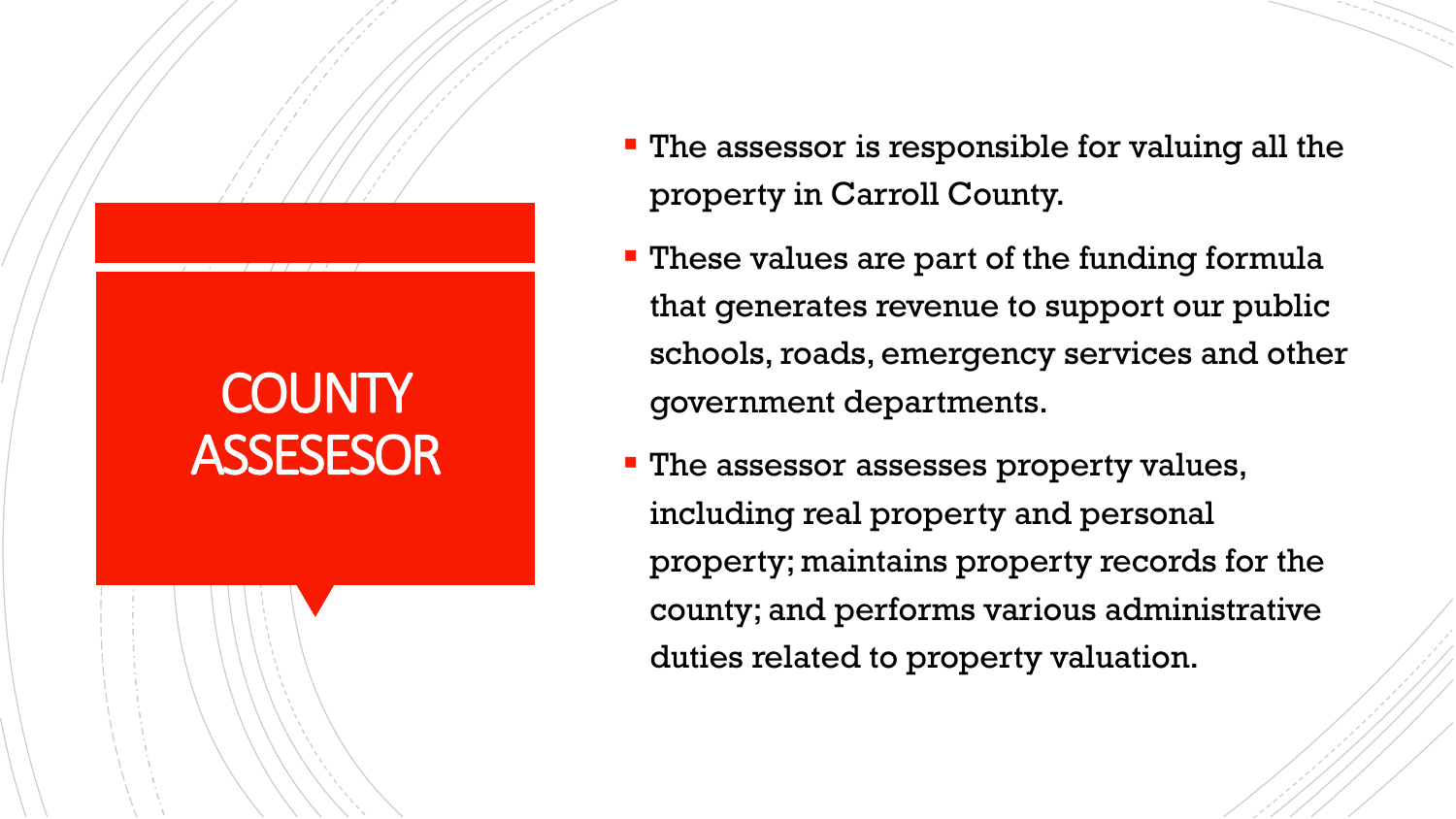#### COUNTY TAX **COLLECTOR**

**- The collector's office collects property** taxes to help support schools, cities, roads, jails, and county expenses based on millage rates set by local governments and voters.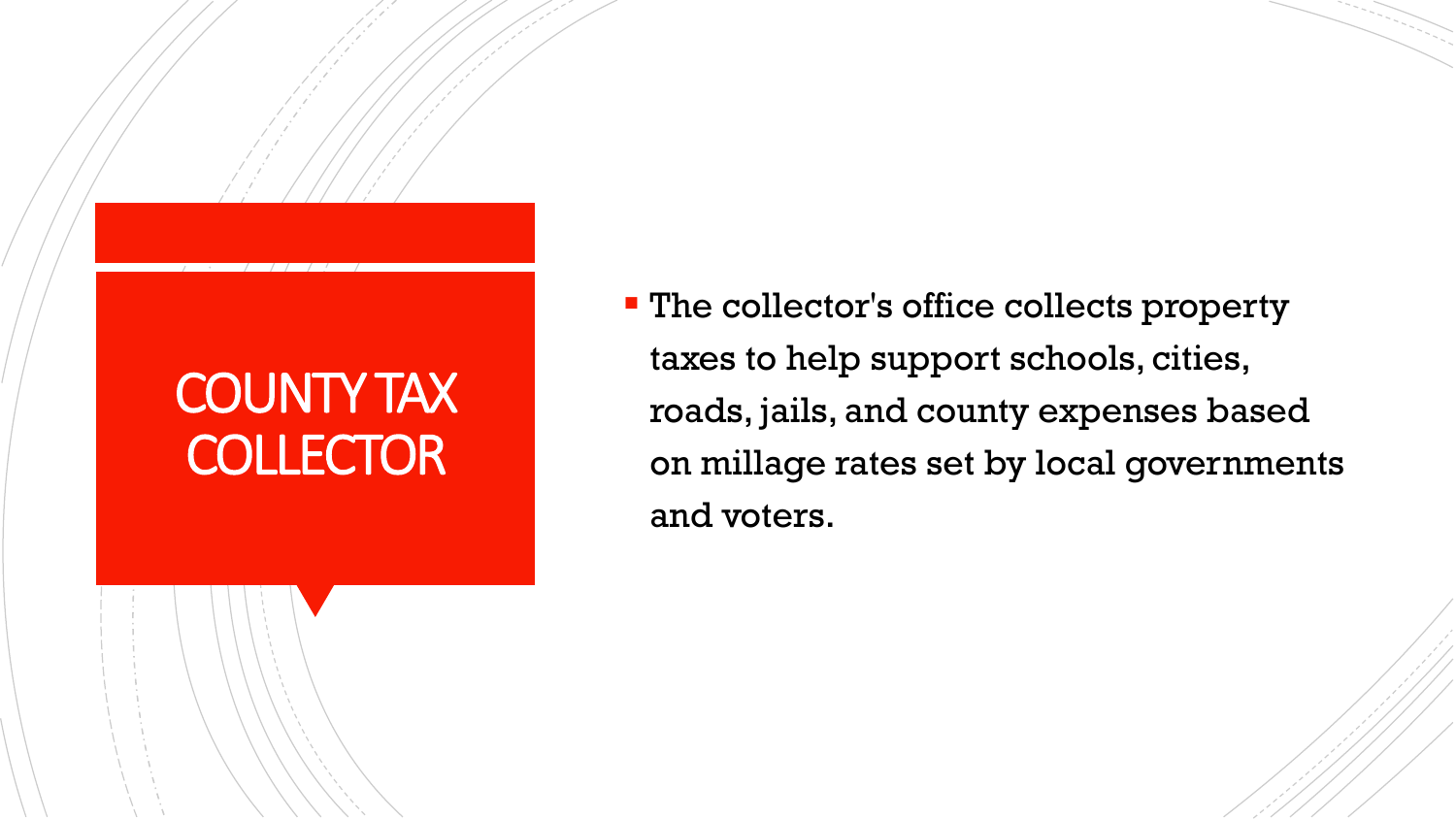# **COUNTY CORONER**

- **The coroner's office determines the cause** and manner of deaths in Carroll County
- **This process includes: identifying the** circumstances surrounding the death; obtaining medical records and toxicology; communicating with the Arkansas Crime Lab; and gathering information from families and friends of the deceased to assist in the investigation.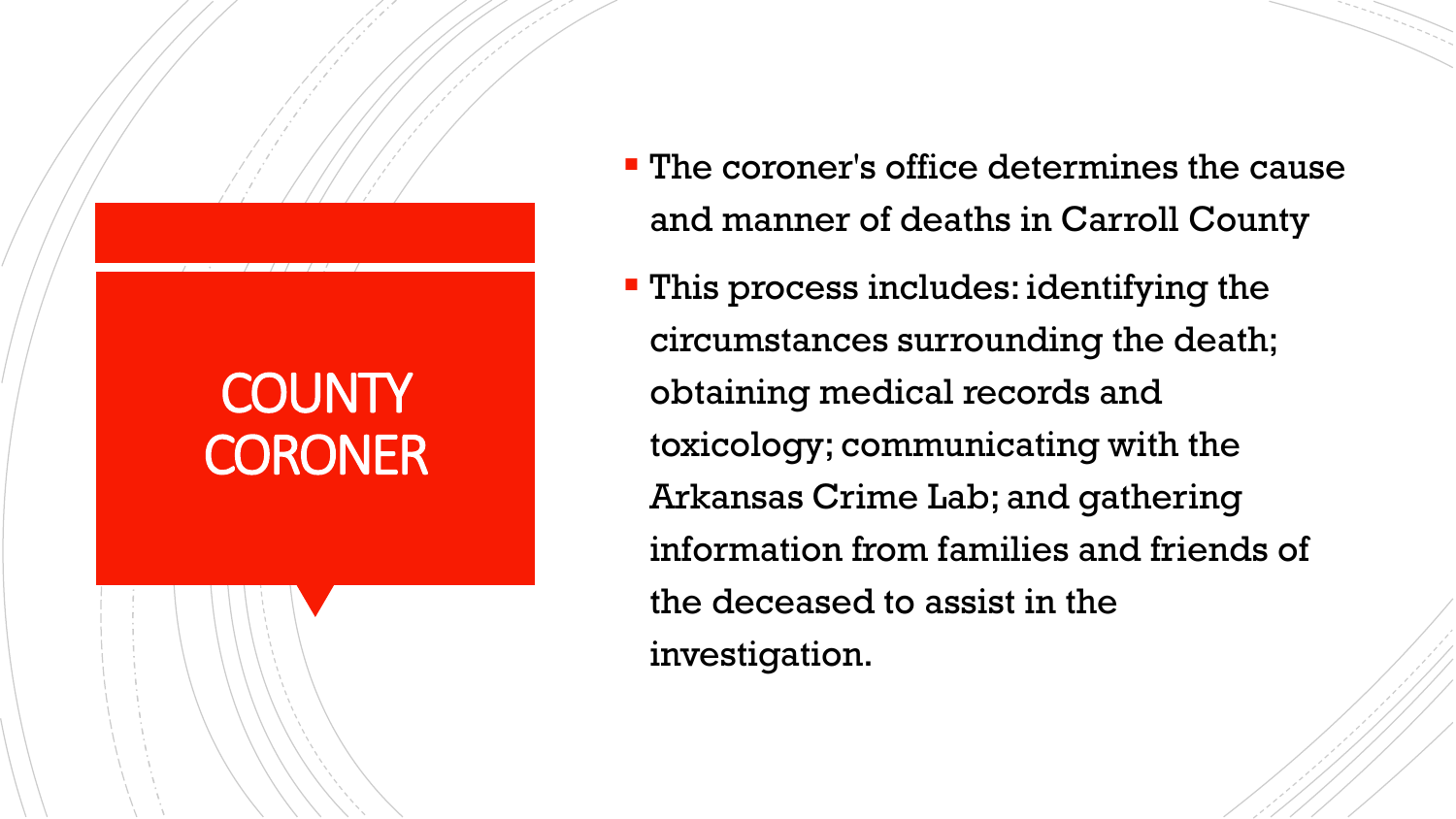#### State legislative **districts**

- **The state of Arkansas has a bicameral** legislature consisting of a lower house, the State House of Representatives, and an upper house, the State Senate.
- **Example 3 State legislative terms are two years in the** House and four years in the Senate.
- **Elections for the Arkansas State House** are held every two years, while only half of the State Senate is chosen each election.
- **For example, all House districts in Carroll** County are up for election in 2018, while only one Senate district is up (Senate District 5)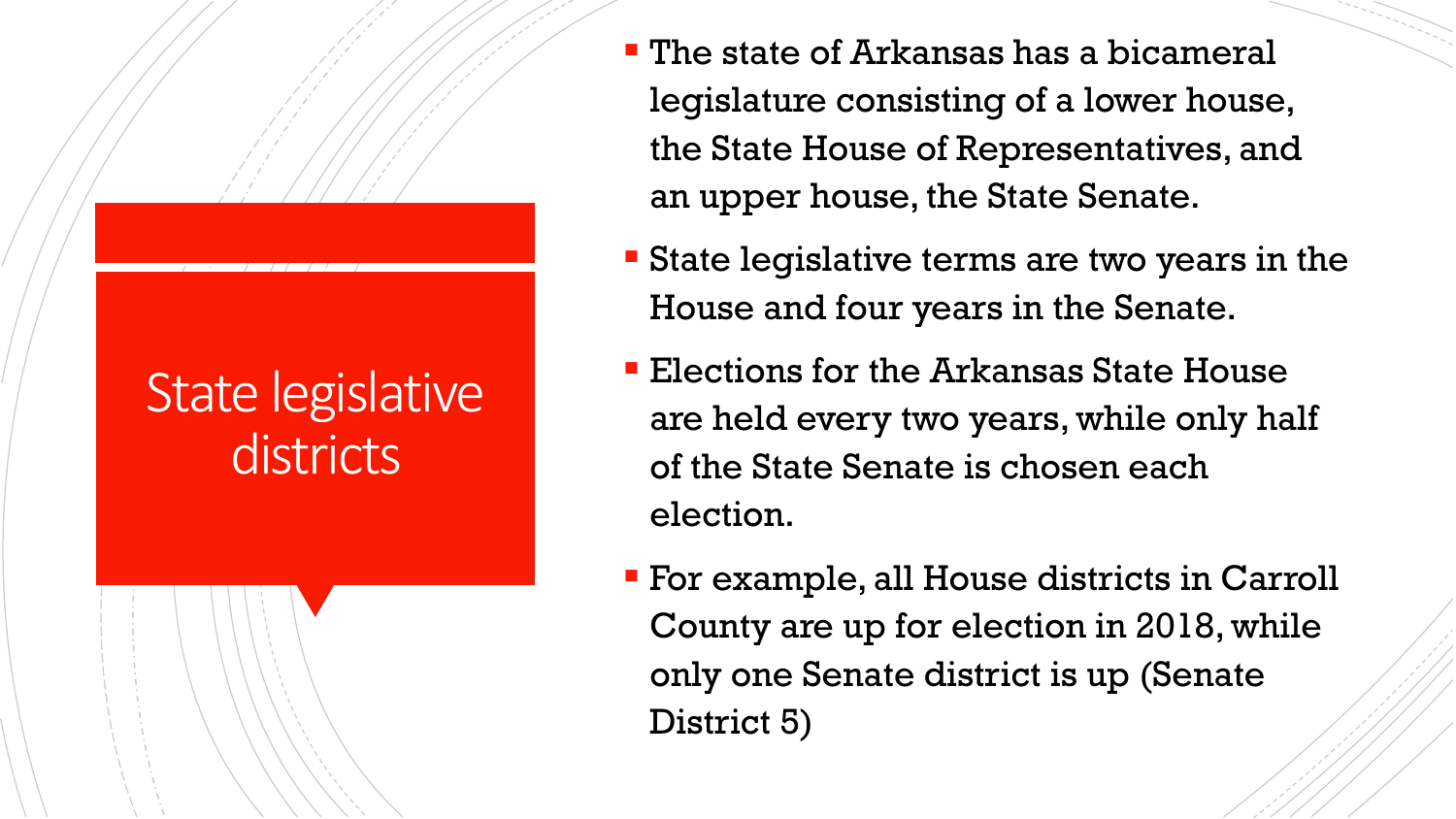#### The State House of Representatives

- The Arkansas State House of Representatives is composed of 100 members representing districts across the state.
- Members of the lower chamber serve on committees, write and sponsor legislation, and serve as the most direct and localized form of state government to the voters.
- Base compensation for State House members is \$39,400 and they are elected to two-year terms in each biennial election.
- There are three State House districts (HDs) that are contained in or include parts of Carroll County.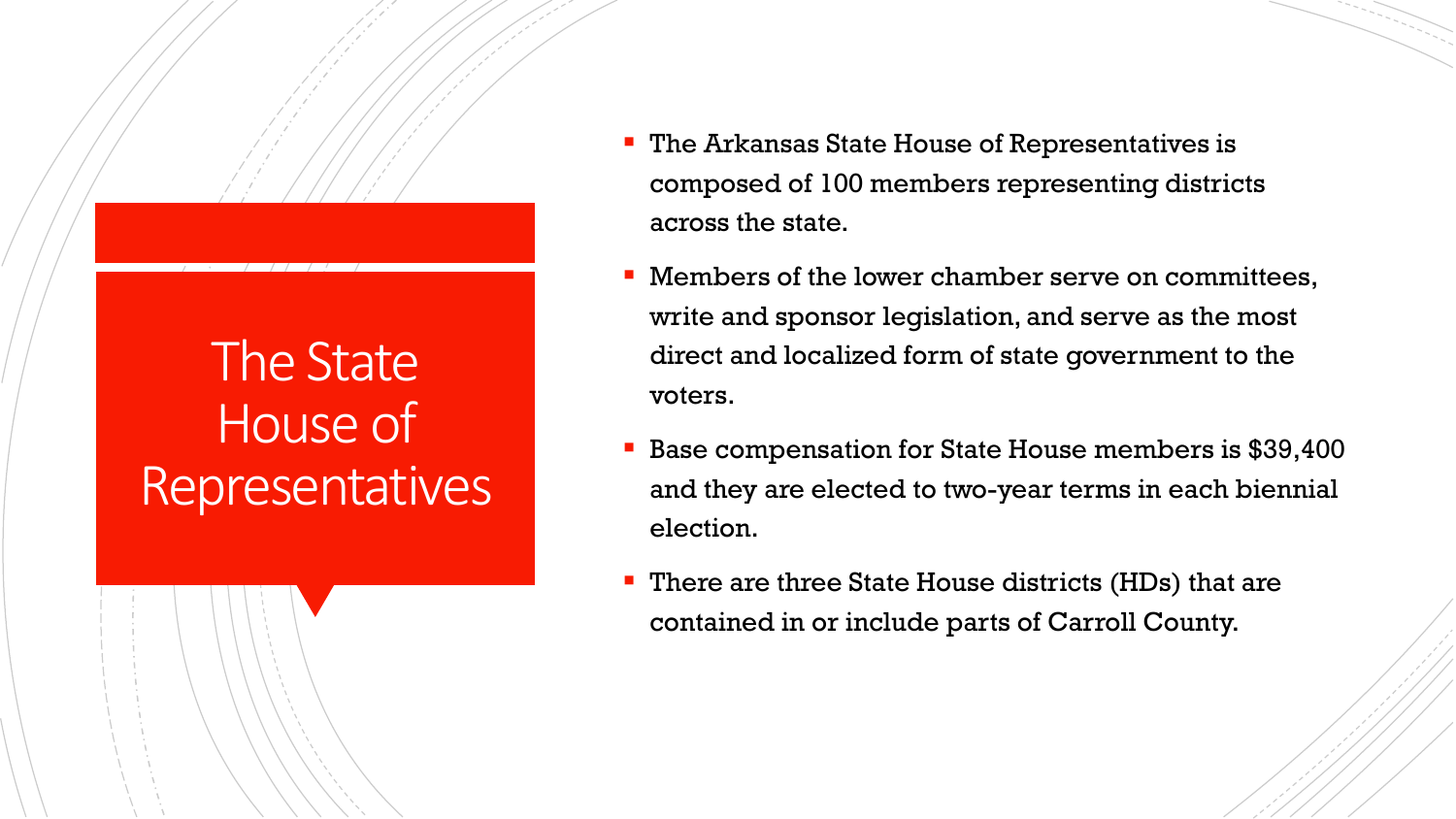#### Carroll County House Districts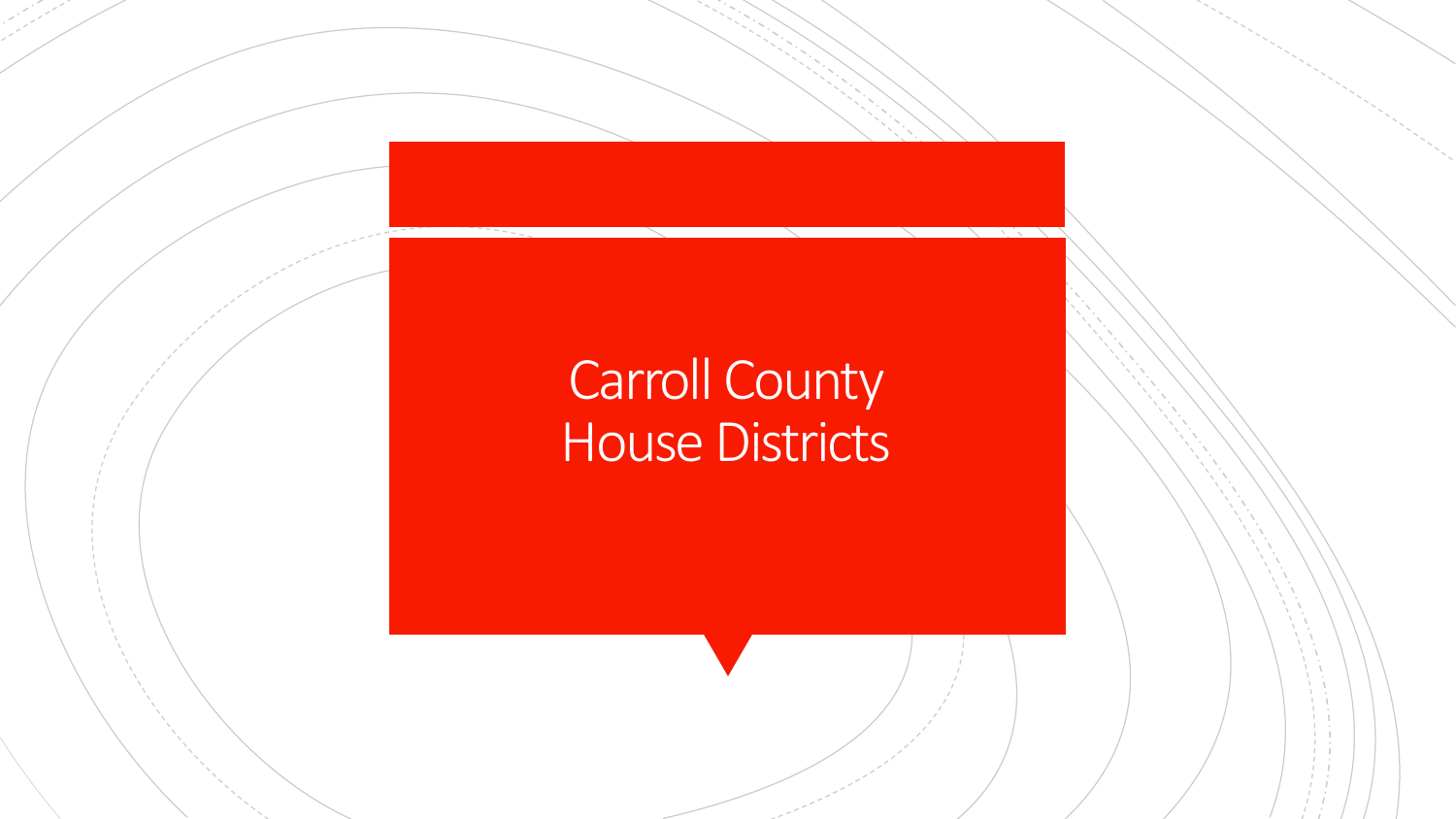- **House District 83 (open)**  David Branscum Carrollton, Compton, Jasper, Marshall, most of BNR
- **House District 97 (open)**  Bob Ballinger Eureka Springs, Berryville, Hindsville, Goshen
- **House District 98**  Ron McNair Grandview, Urbanette, Oak Grove, Alpena, Green Forest, most of Harrison)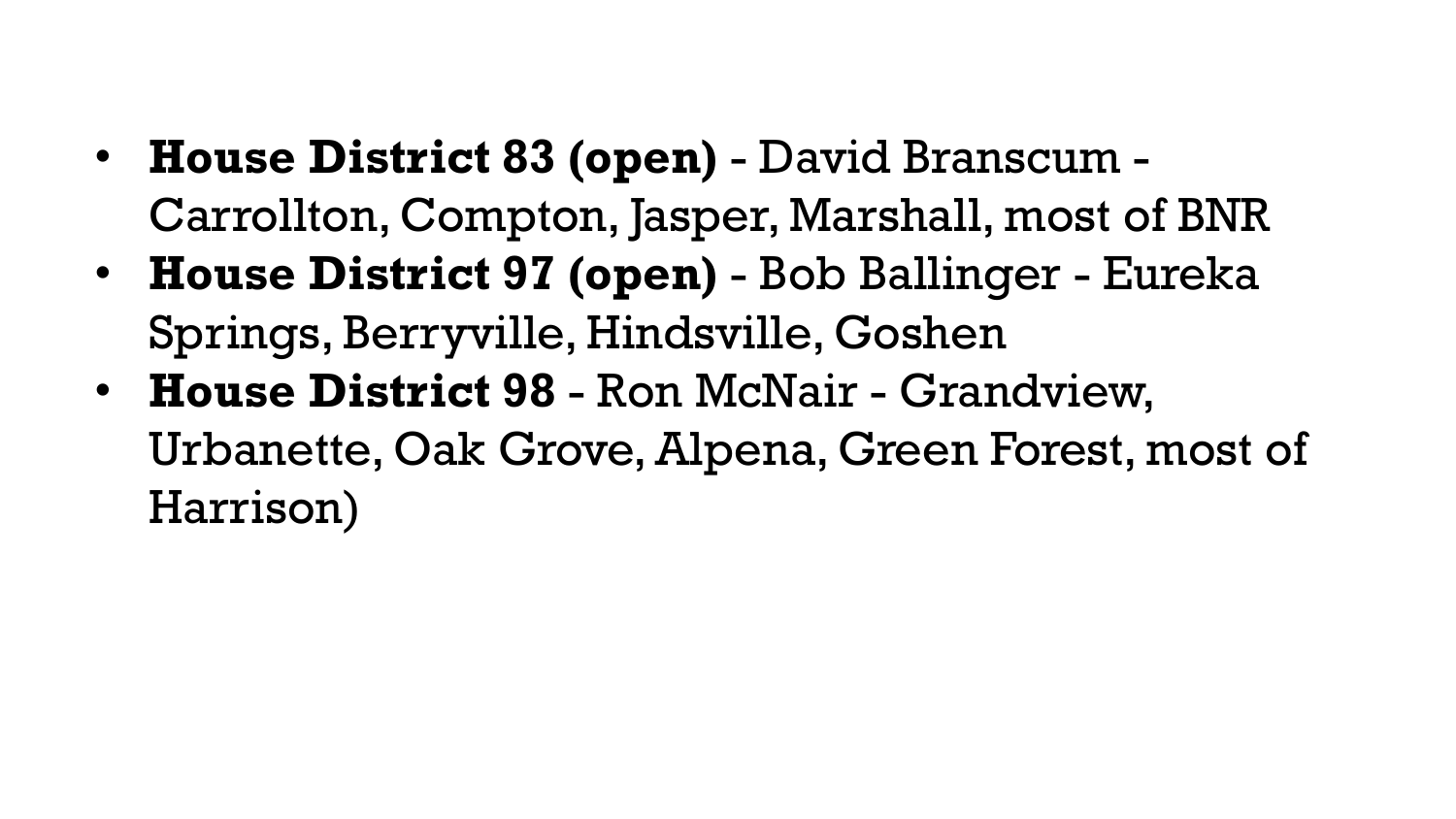#### State Senate

- The Arkansas State Senate is composed of 35 members representing large districts across the state.
- **EXE** Members of the upper chamber serve on committees, write and sponsor legislation, and serve as more tenured members of the state legislature.
- They are elected to four-year terms and are staggered into two classes so that only half of the body is up in each biennial election.
- **Base compensation for State Senate is \$39,400** per year.
- There are two State Senate districts that are contained in or include parts of Carroll County, one of which (SD 5) is up for election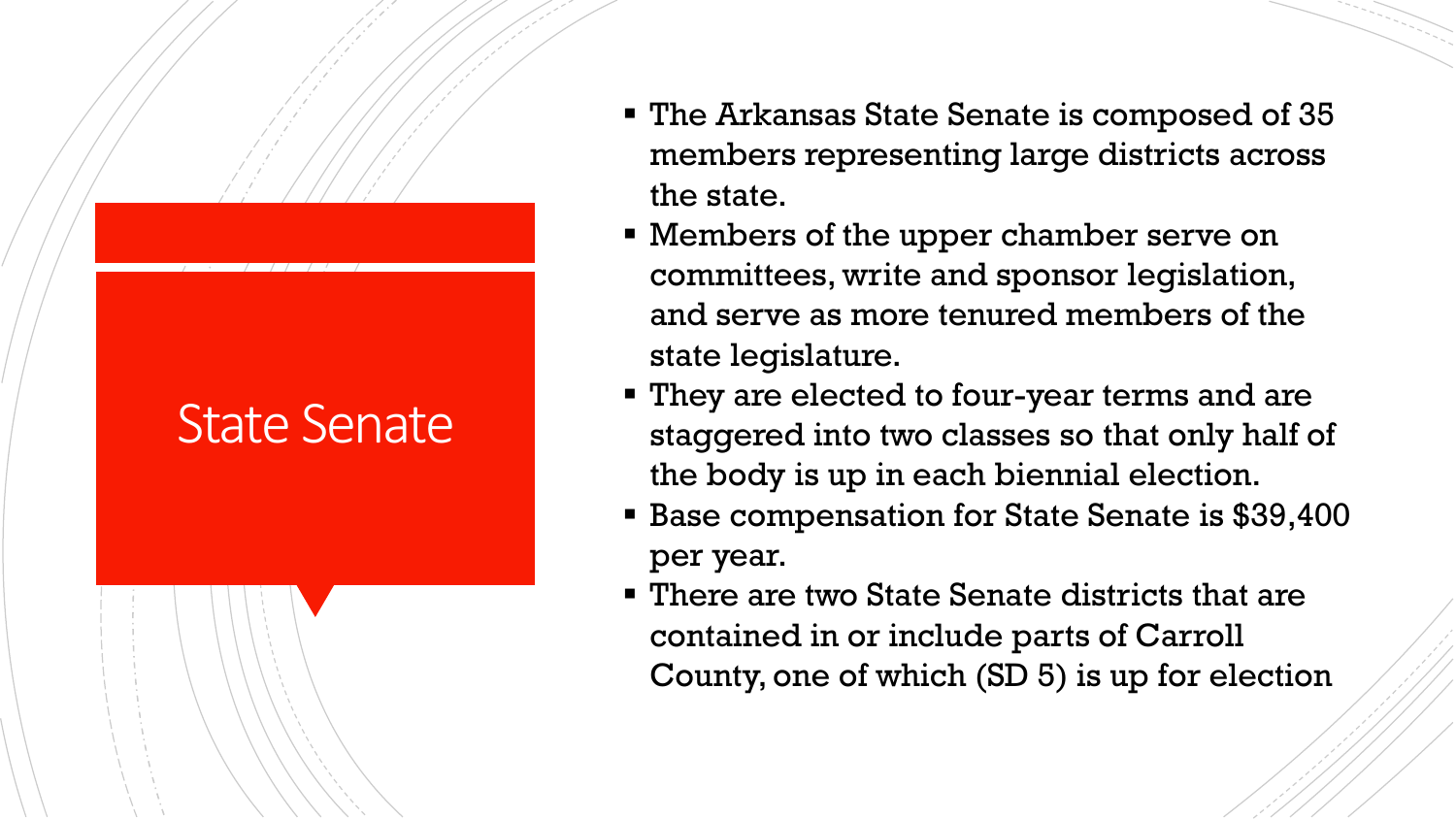#### Carroll County Senate Districts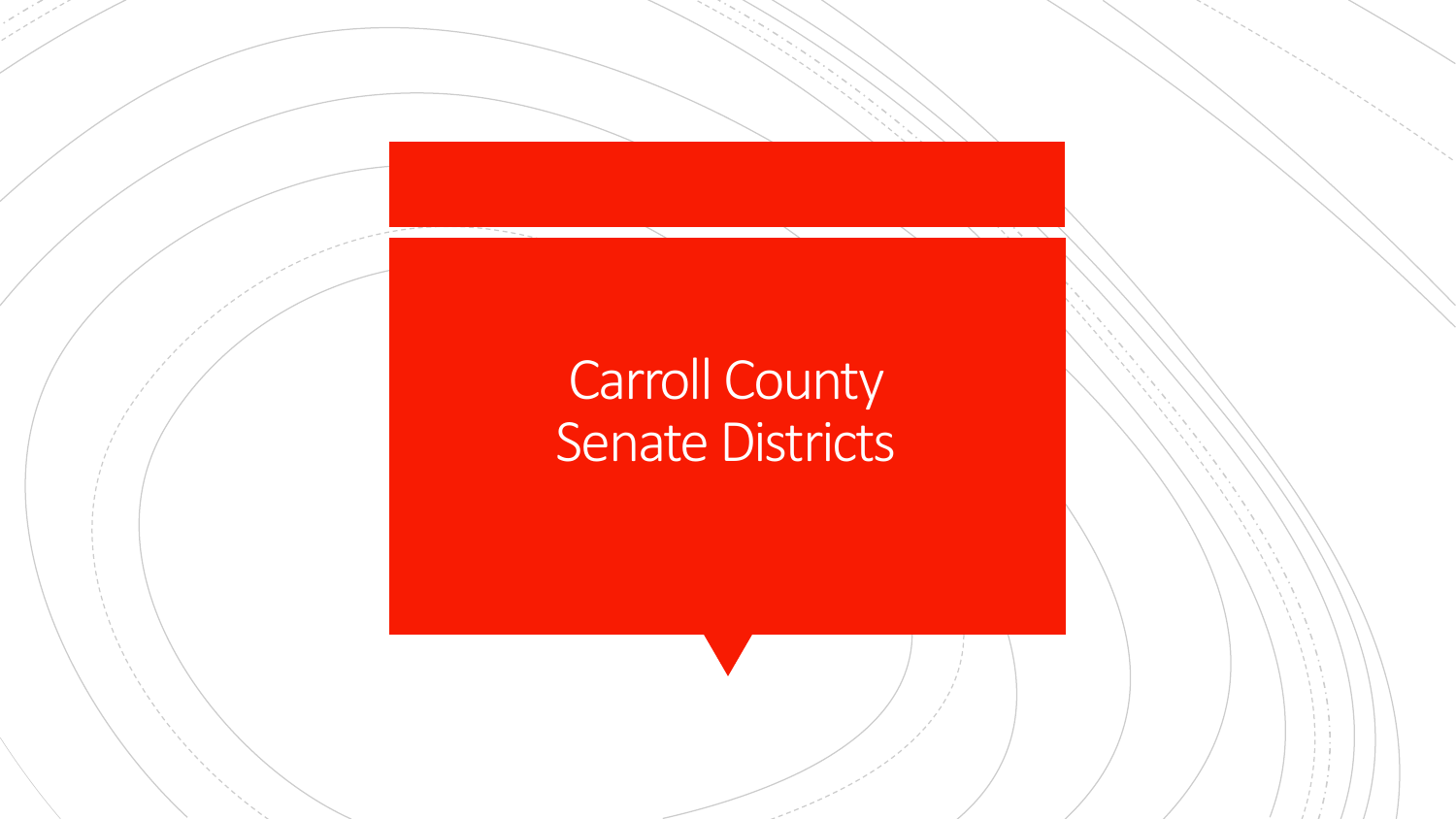- **Senate District 5** (up in 2018) Bryan King, very large district
	- **Bob Ballinger running in primary**
- **Senate District 16** (up again in 2020) Greg Standridge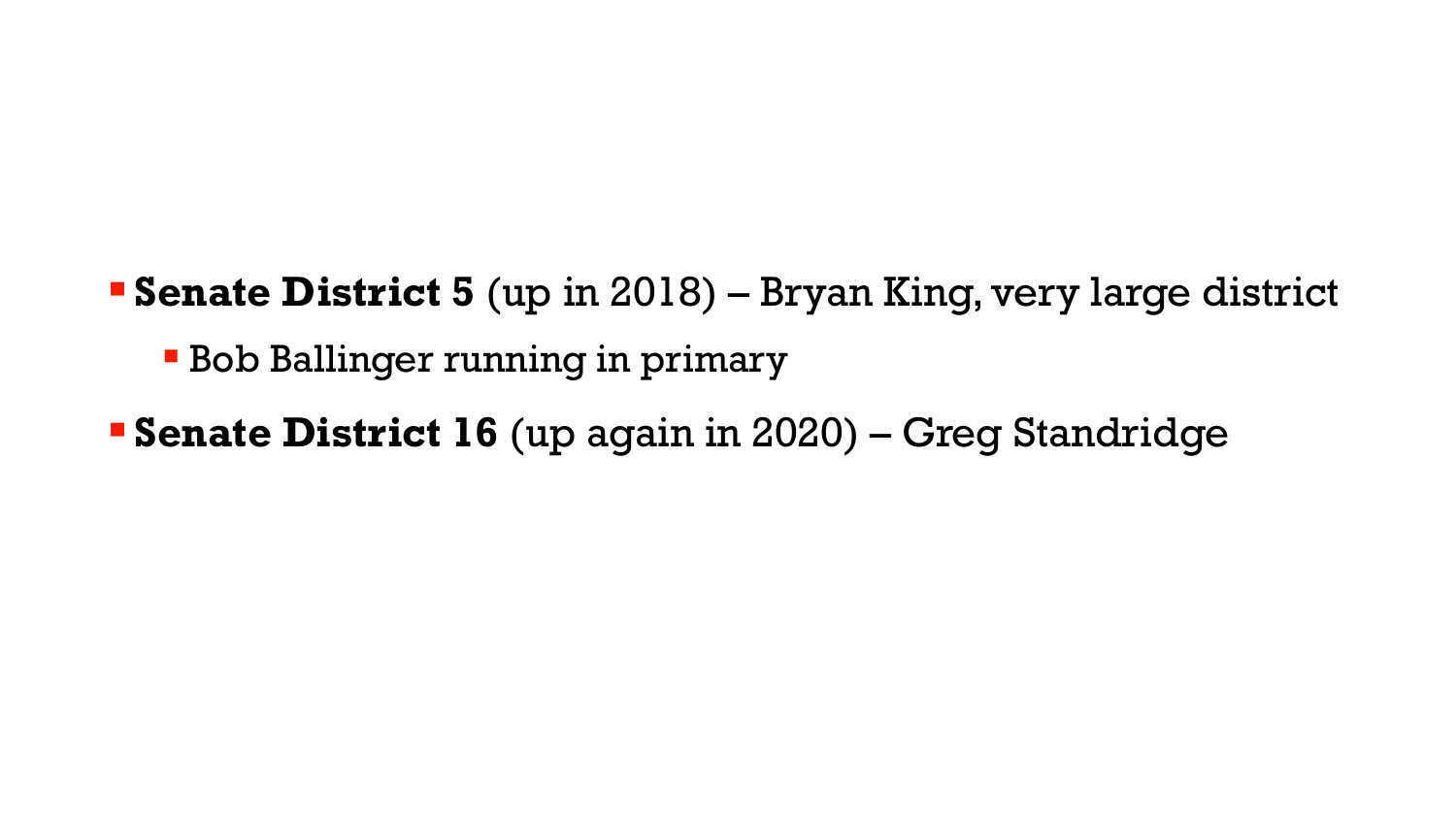#### **Statewide** offices

- $\blacksquare$  Arkansas has seven statewide executive branch officers described in the state constitution.
- **E** With the exception of Lieutenant Governor, all statewide positions in Arkansas are full-time, executive branch administrative positions that oversee significant portions of state government.
- **Responsible for collecting taxes, maintaining the** business and license registries of the state, adjudicating legal cases on behalf of Arkansans, and maintaining the functioning of state government all the way down to the local level.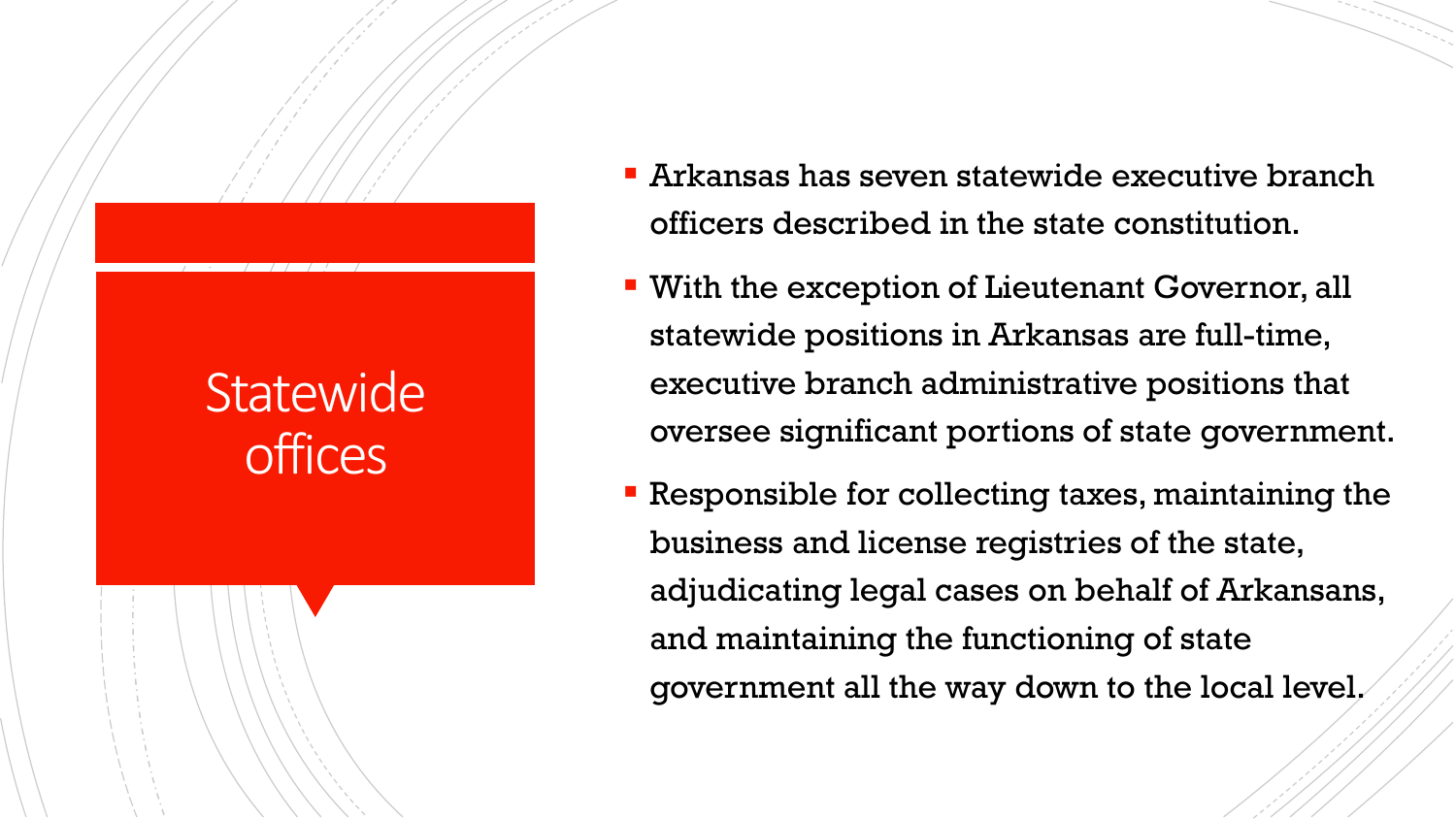#### **Statewide offices** continued

- **These positions serve four-year terms and** are elected in the off-years of Presidential elections. (2014, 2018, 2022, etc.).
- **Officials are limited to two terms (eight years)** in each position.
- **EXTERGHEET III.** Thistorically, constitutional officers serve one or two terms and attempt to run for higher constitutional office.
- **The duties and annual compensation of the** various constitutional officer positions are highly varied.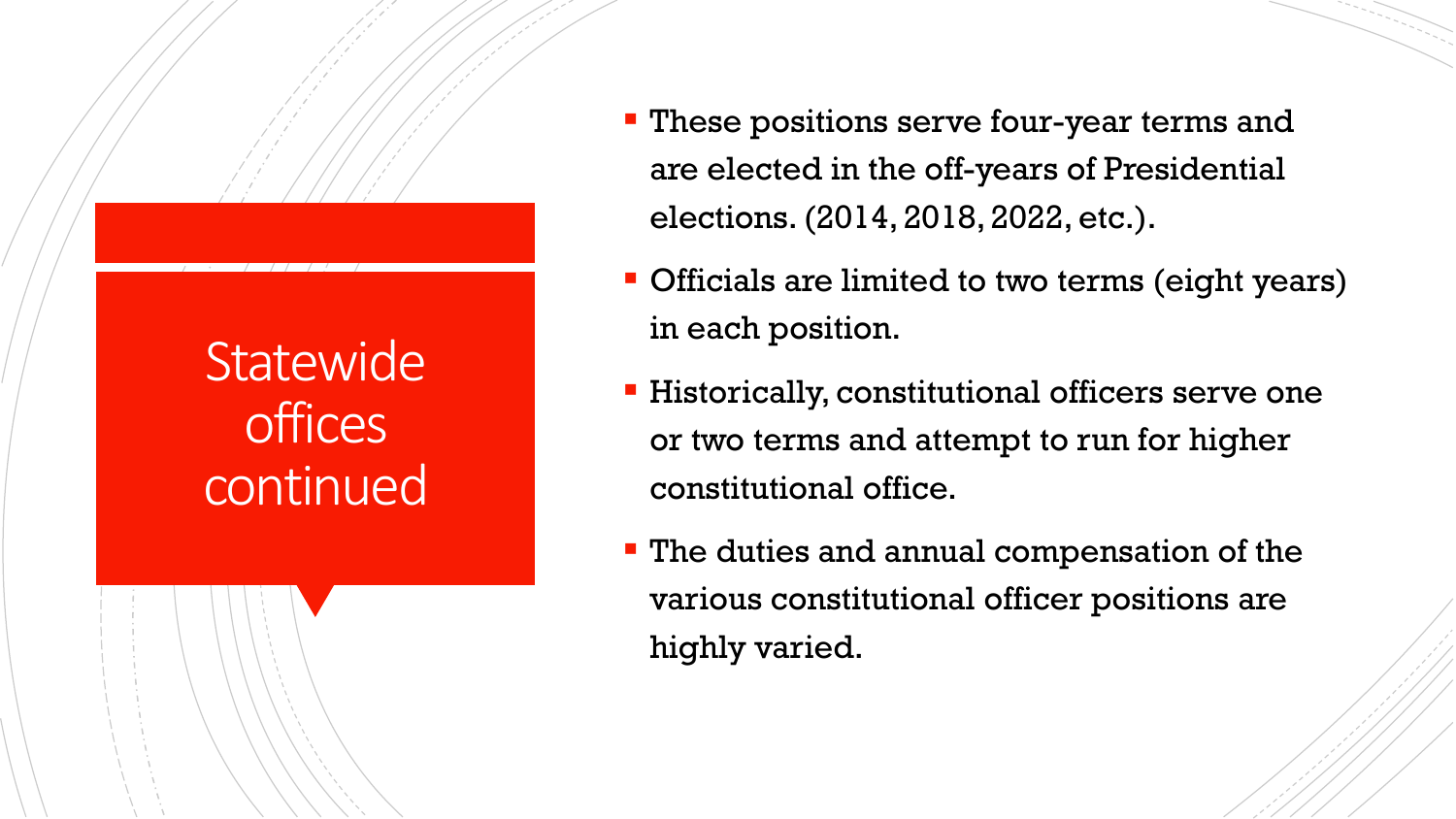#### Governor

- **The governor is the chief executive officer of the state** of Arkansas and the commander-in-chief of all the state's military and naval forces except when either force is already under federal command.
- **The governor has many administrative duties that** interact with executive agencies, the judiciary, and the legislature:
	- **The governor has veto power over all legislative** actions, including appropriation bills, concurrent orders and resolutions.
	- Judicially, the governor has the "power to grant reprieves, commutations of sentence, and pardons, after conviction; and to remit fines and forfeitures, under such rules and regulations as shall be prescribed by law."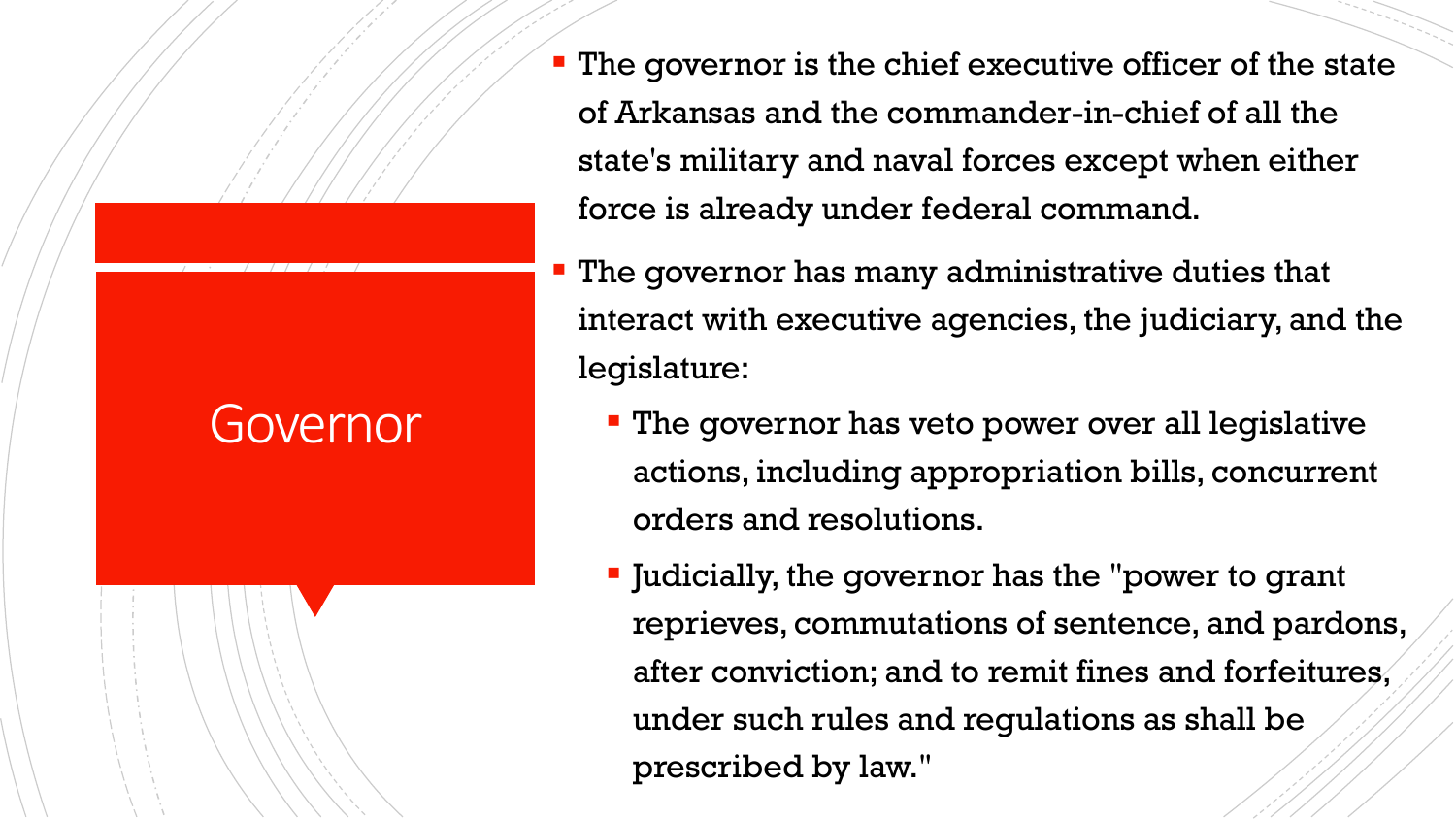#### **Governor** continued

- **Other duties and privileges of the office include:** 
	- **Example 1** issuing and authorizing all commissions and grants made by the state
	- calling extraordinary sessions of the legislature
	- **E** adjourning either regular or extraordinary sessions of the legislature when the two houses are unable to pass a concurrent resolution to adjourn
	- **EXTE:** filling vacancies in the offices of treasurer of state, secretary of state, auditor of state, and attorney general, as well as other offices without specific vacancy procedure
- Annual compensation for governor is \$141,000 and the incumbent is first-term **Republican Asa Hutchinson**.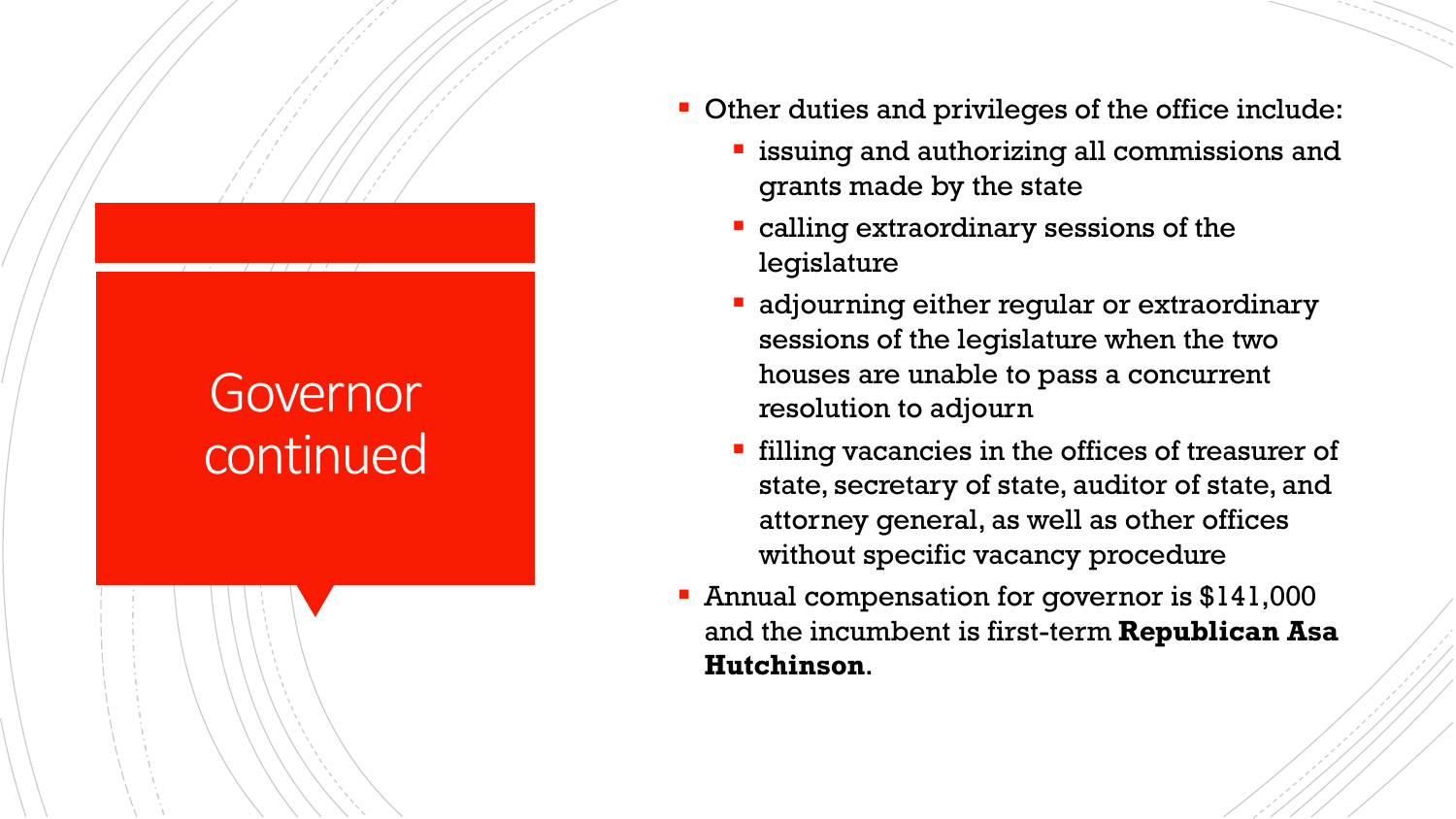#### Lieutenant Governor

- The official duties of the lieutenant governor are:
	- to preside over the Senate with a tiebreaking vote
	- **The serve as governor when the** governor is out of the state (this duty was removed in 2016)
	- to serve as governor if the governor is impeached, removed from office, dies, or is otherwise unable to discharge the office's duties.
- The incumbent is first-term **Republican Tim Griffin** and the annual salary is \$42,315.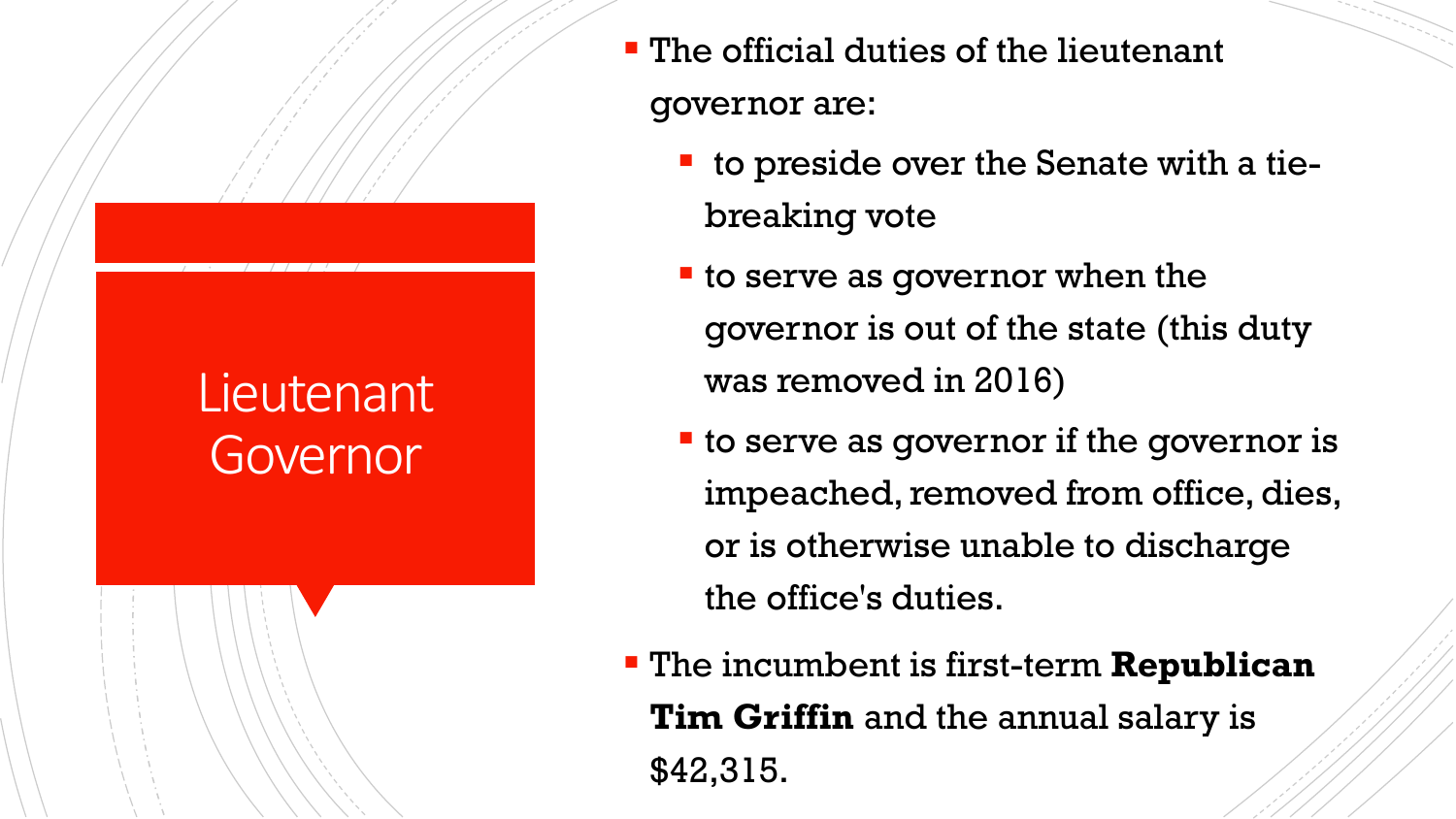#### **Attorney** General

- The attorney general (AG) is the chief attorney for the state of Arkansas and is the attorney for all state officials, departments, institutions.
- **The AG also has the authority to initiate** civil lawsuits under all environmental protection statutes, maintain and defend the interest of the state in the federal courts and be the legal representative of all state parties in litigation where the interests of the state are involved.
- **The AG also attends and defends the** state before the Supreme Court.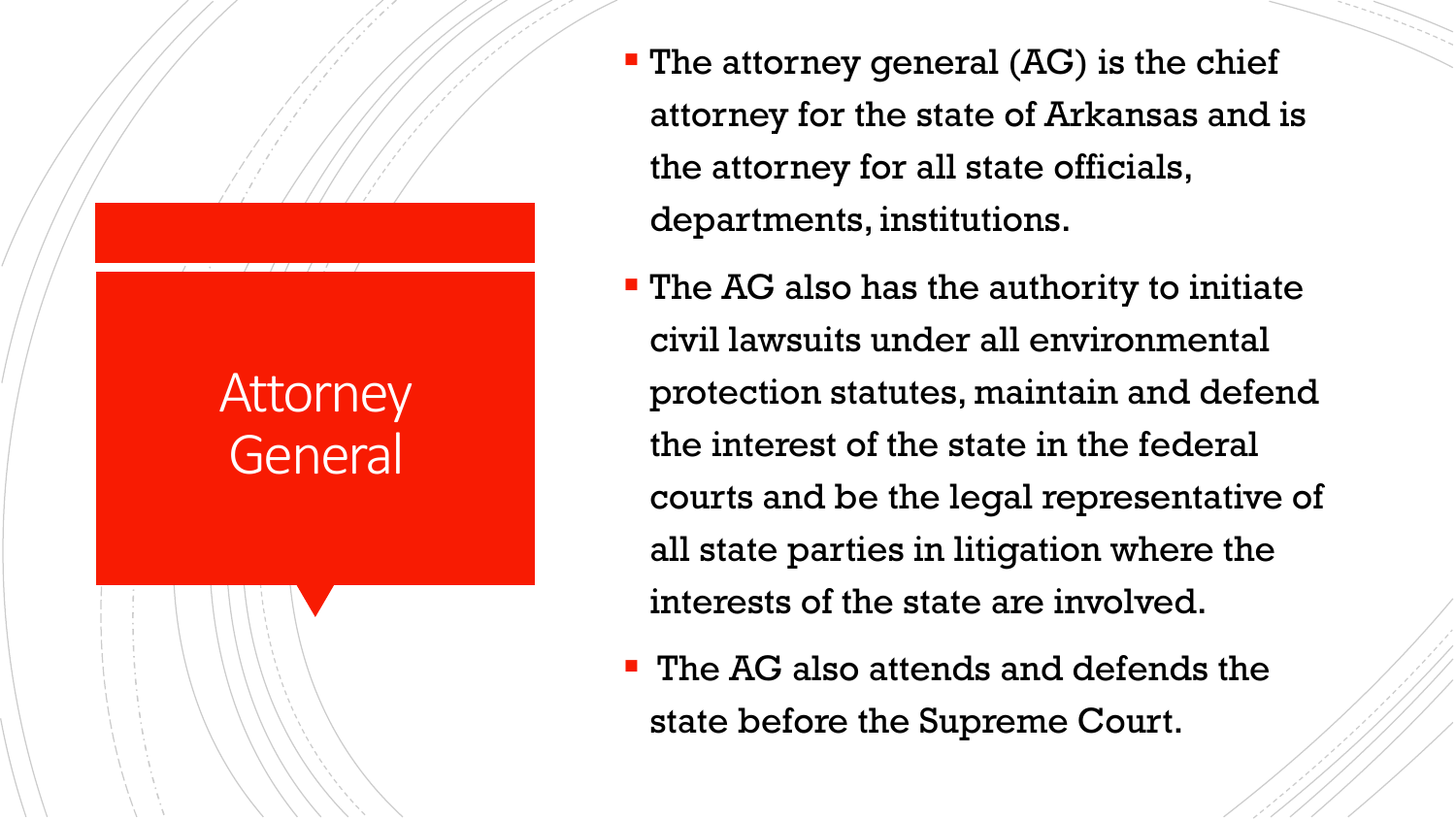#### **Attorney** General continued

- The AG also has several duties that interface with other branches/levels of government:
	- Give her opinion to the governor and heads of executive departments on any constitutional or legal questions concerning the official actions of such officers. The AG is also empowered to bring suit against state officials who have collected or received state monies and not accounted for them according to the law.
	- The AG also has broad responsibilities that have been assigned by statute:
		- *Consumer Protection*
		- *Medicaid Fraud*
		- *Crime Victims Reparations*
		- *Public Utilities*
- The annual salary is \$130,000 and the incumbent is first-term **Republican Leslie Rutledge**.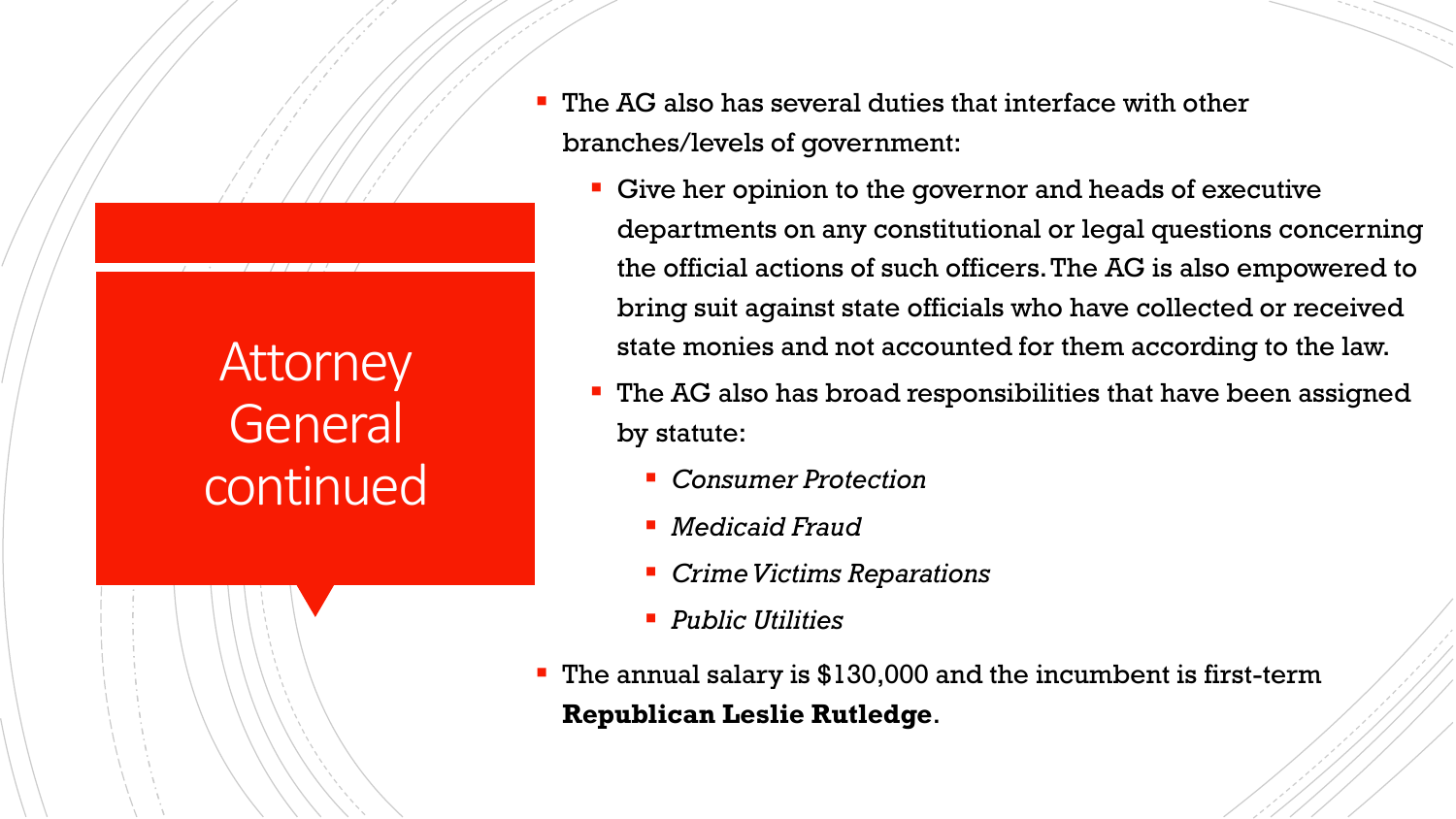#### Secretary of **State**

- **The secretary of state has a large portfolio of** responsibilities and official duties. The main areas of responsibility are:
	- *Business and Commercial Services Division*
	- *Business Office run the Capitol*
	- *Capitol Facilities Division –* maintain the Capitol
	- *Communications and Education Division*
	- *Elections Division*
		- **The Elections Division also serves as a** clearinghouse for campaign finance reports that are filed with the Arkansas Ethics Commission.
- The annual salary of the secretary of state is \$90,000 and the incumbent is term-limited **Republican Mark Martin**. **This office will be open in 2018**.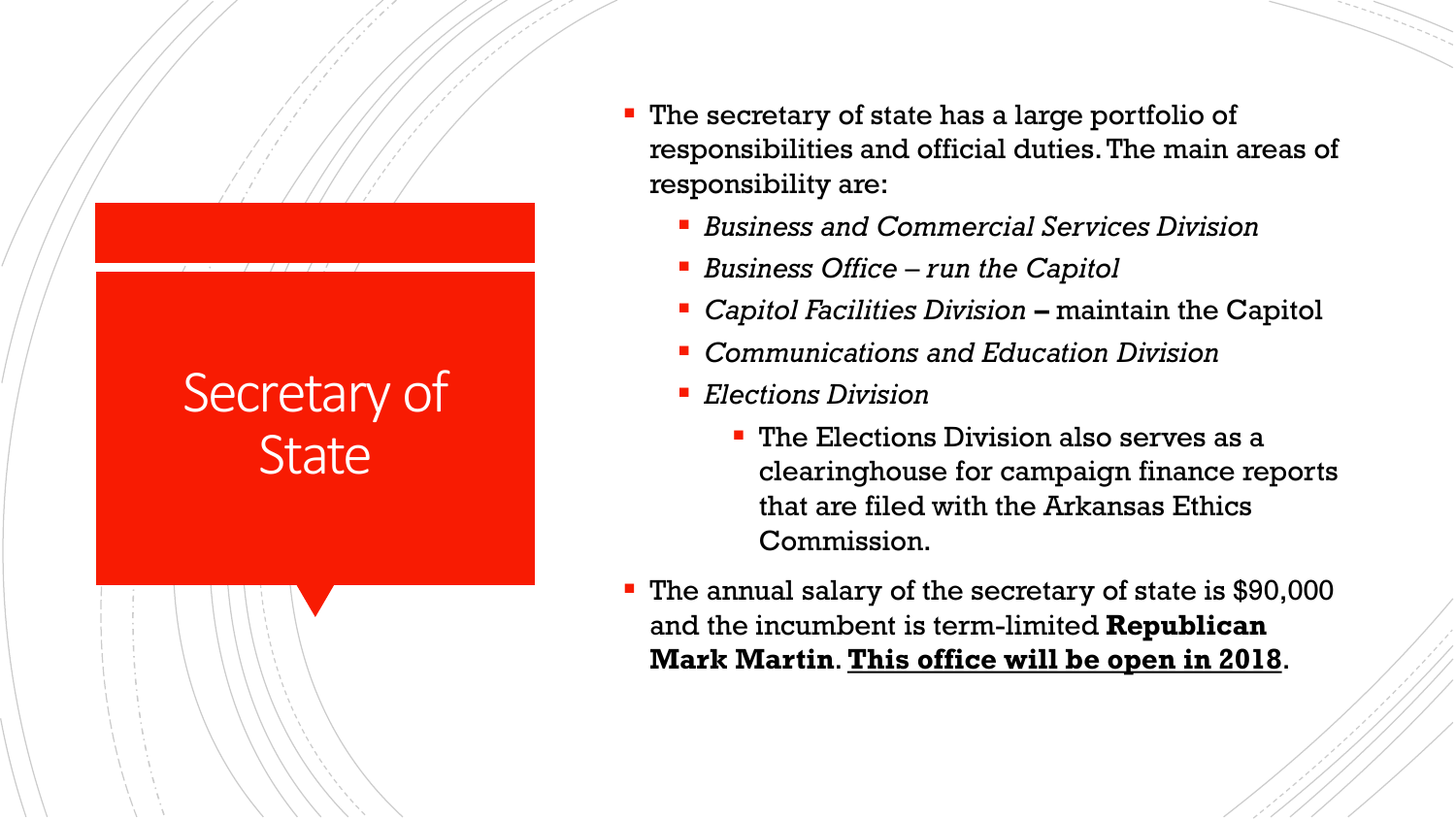#### Treasurer of **State**

- The treasurer of state serves as the state's banker and is responsible for an investment portfolio of approximately \$3 billion.
- The treasurer's office accepts deposits (more than \$70 million per day on average) and credits them to the proper accounts, reconciles accounts, prepare statements and answers customers' questions.
- As the bank for the State, the office provides the same services as private banks.
- The incumbent is first-term **Republican Dennis Milligan** and the annual salary is \$85,000.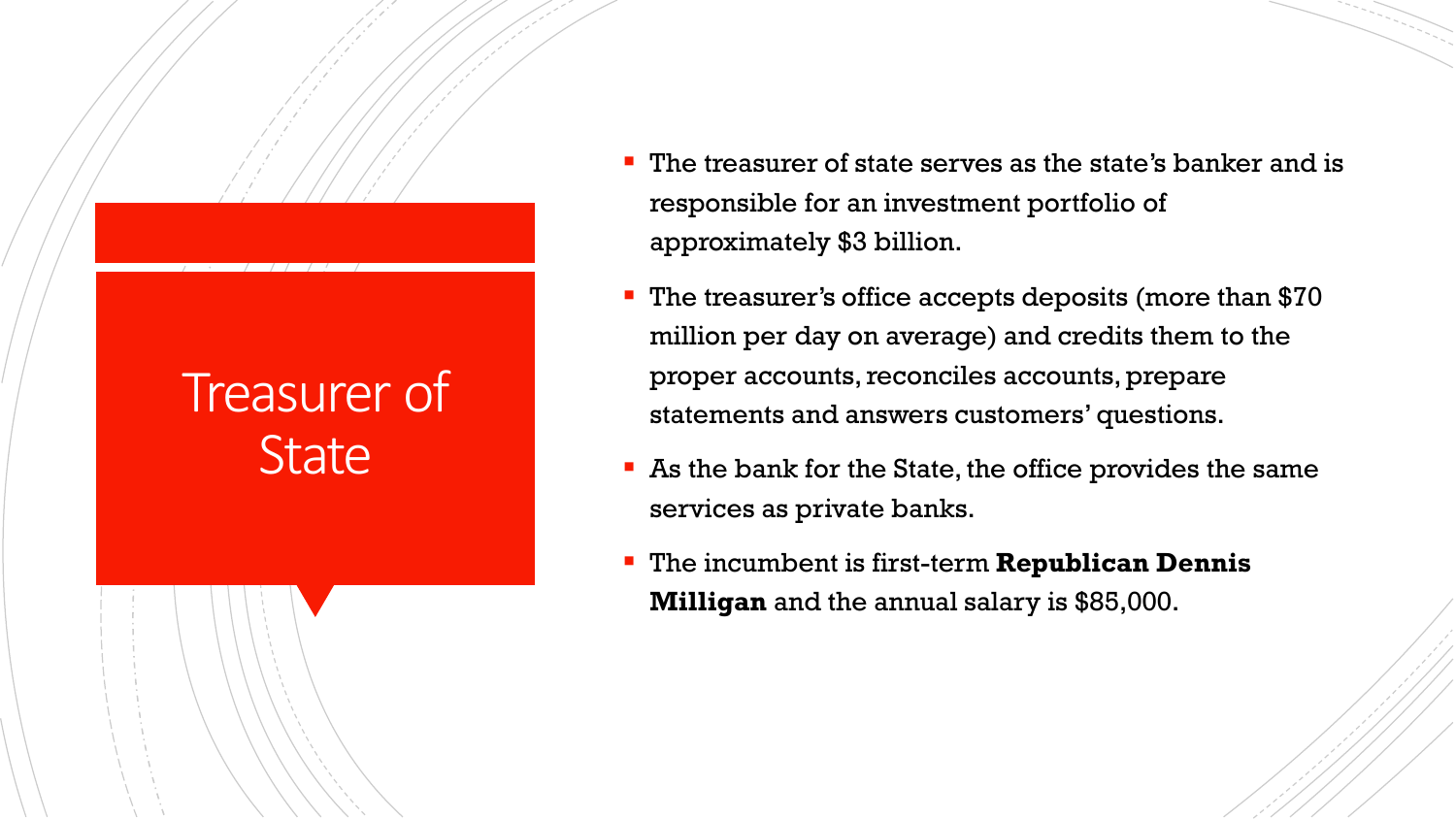#### Auditor of State

- **The auditor of state is the general accountant for** the state and serves as the payroll officer for the executive, legislative and judicial branches.
- In addition to these duties, the auditor administers Arkansas's unclaimed property program (UCP), which connects state residents with their unclaimed property and allows current and past residents to collect their property at any time.
- The incumbent is first-term **Republican Andrea Lea** and the annual salary is \$85,000.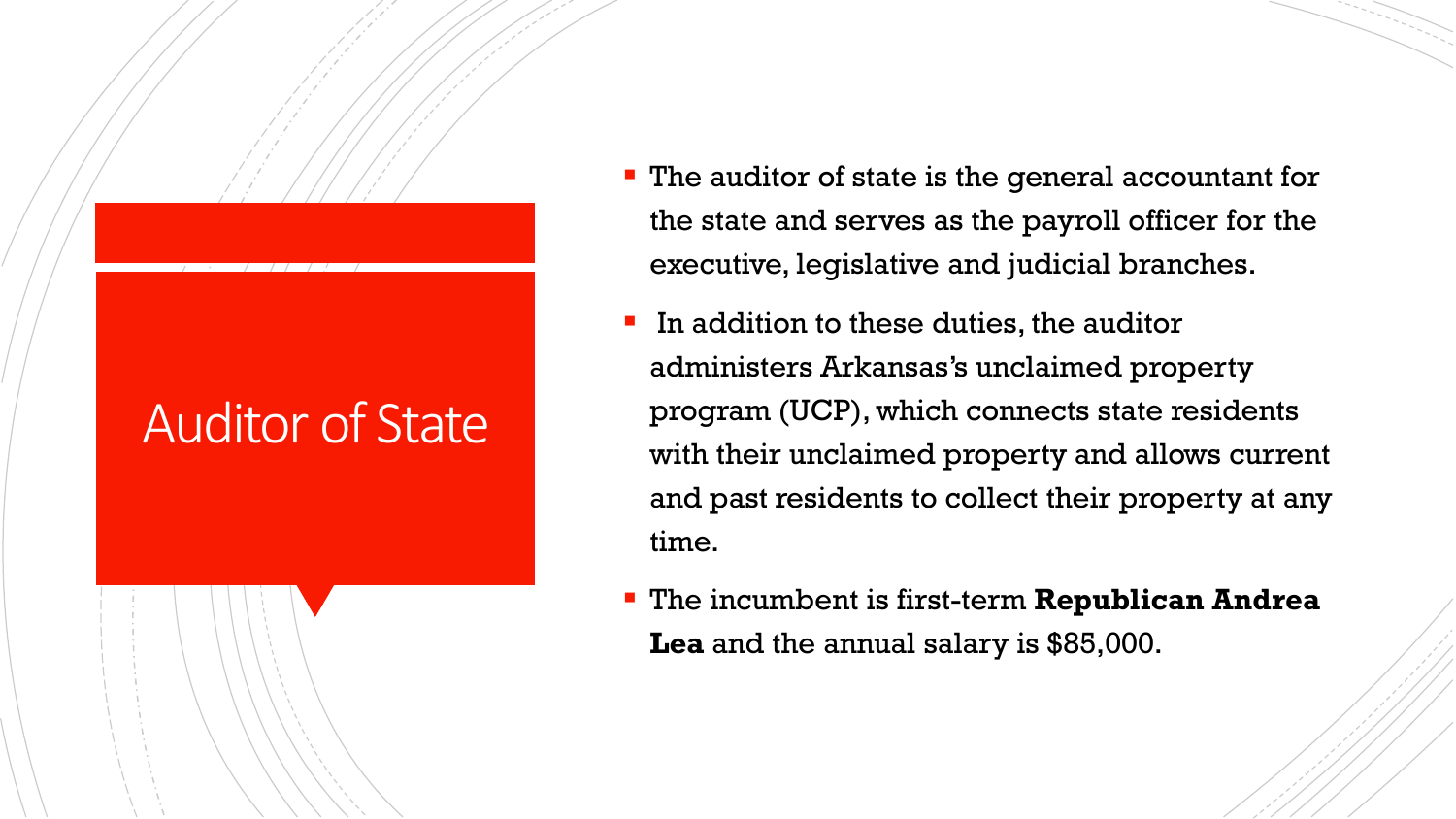#### **Commissioner** of State Lands

- **The primary responsibility of the land commissioner is** the collection of delinquent taxes on real estate.
- **If not collected at the county level, the parcels are** certified to the and commissioner for public auction.
- **The land commissioner's office also has jurisdiction of** mineral leasing on state-owned property, including the state's navigable streams and riverbeds for the extraction of sand and gravel.
- The office also houses the state's original land records.
- The incumbent is term-limited **Republican John Thurston** and the annual salary is \$85,000. **This office will be open in 2018**.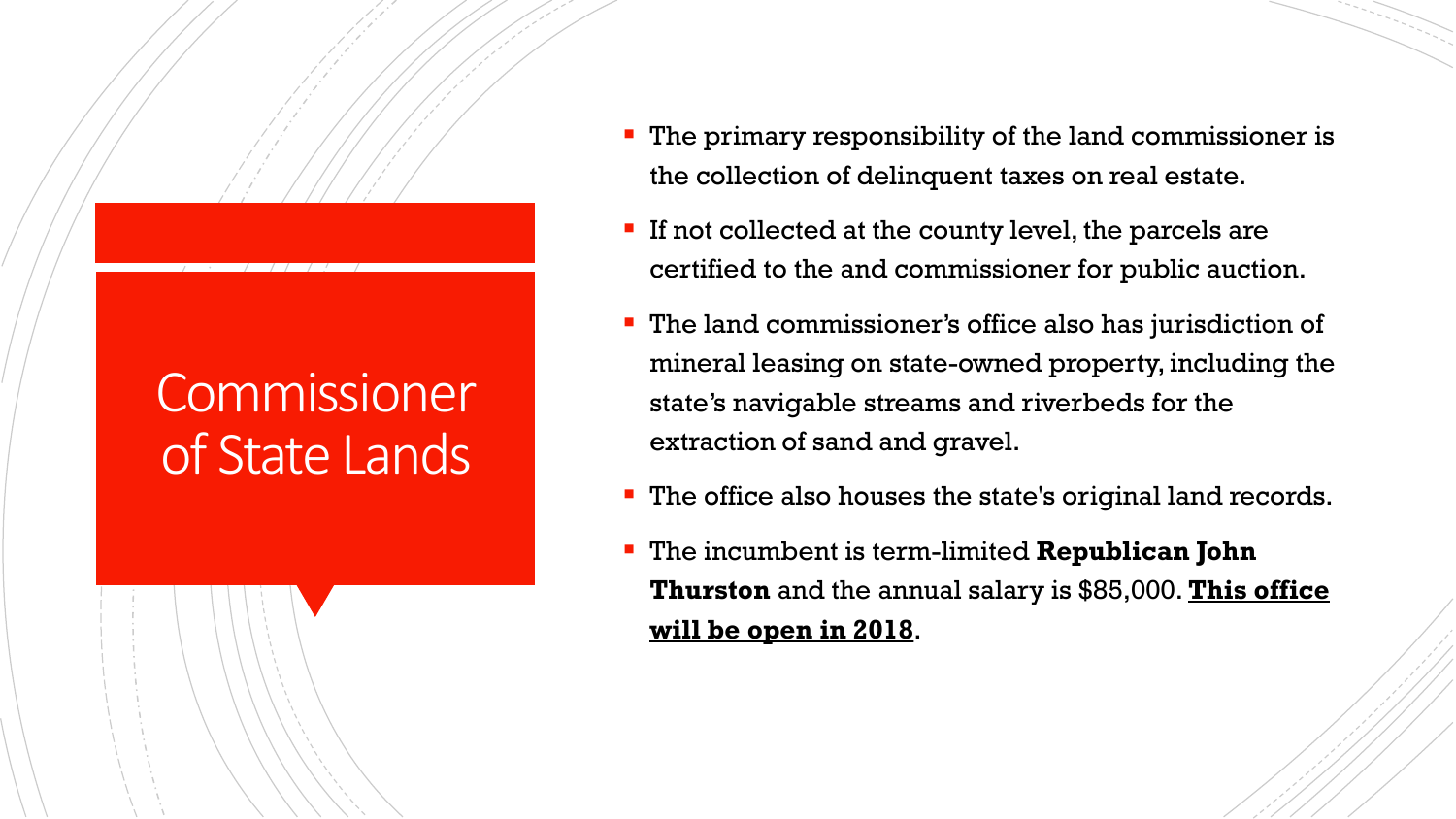#### Federal offices

- In 2018, Arkansas will elect four members of the United States House of Representatives.
- Carroll County is entirely in the Third Congressional District (AR3 or CD3). There is no election for the U.S. Senate in Arkansas in 2018 and the next presidential election is in 2020.
- U.S. representatives serve in the lower chamber of the federal legislature and are elected every two years.
- **They serve on committees and write, sponsor, and co-sponsor** federal legislation.
- The base compensation for serving in the United States House of Representatives is \$174,000 per year.
- The incumbent is four-term **Republican Steve Womack** of Rogers.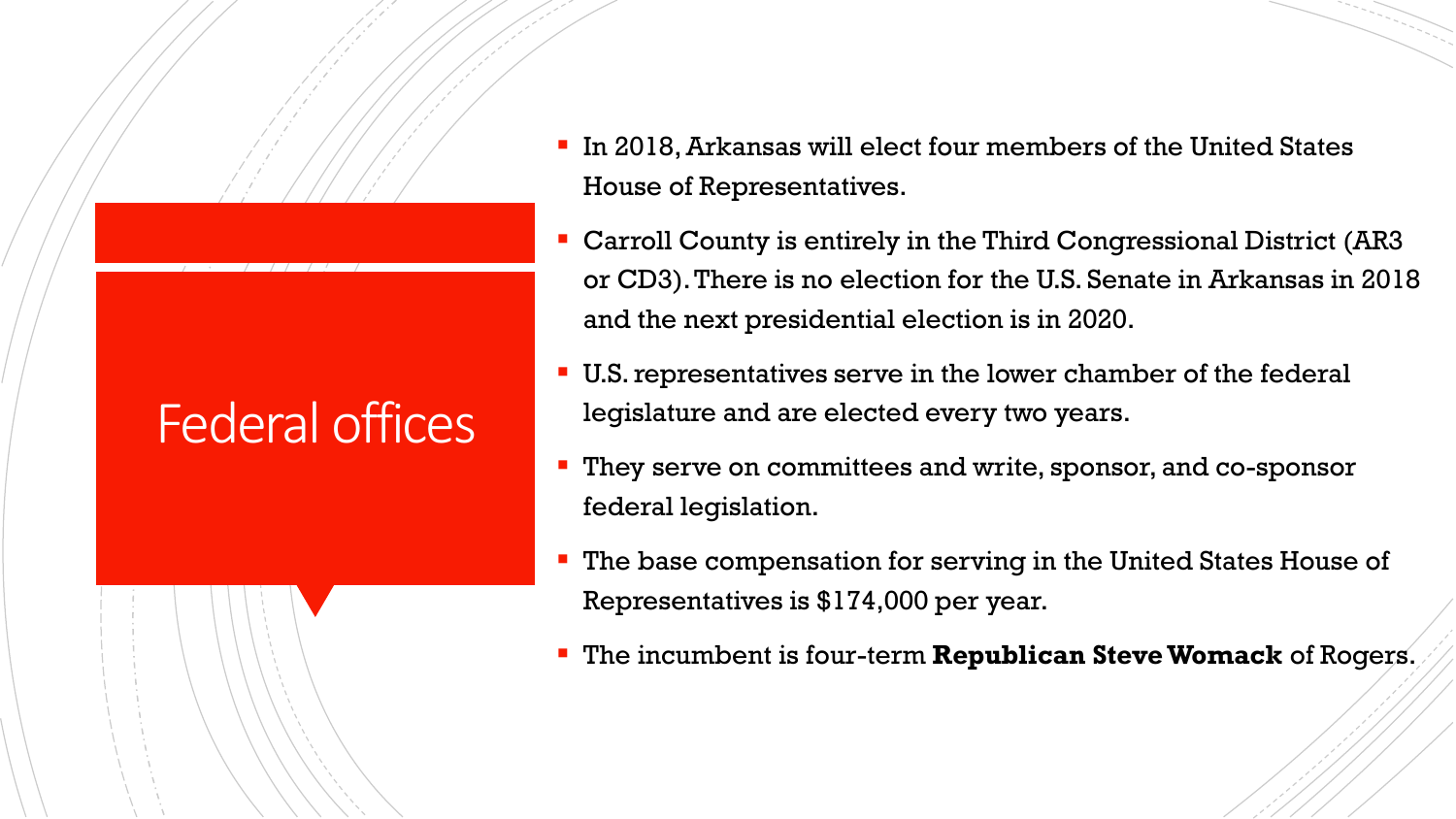# **Playing** Your Part

- The simple fact is we will not win every election, but we will not win any elections in which we do not field a candidate to stand for office**.**
- It is vital to the success of the Democratic ticket that **every office be contested**.
- This means defending historically Democratic seats, challenging historically Republican seats, and picking up swing districts that will be heavily targeted by both parties.
- No matter which of these types of office you run for  $$ likely Democratic, likely Republican, or swing – your candidacy will play a part in a larger strategy that will lead to success for Democrats.